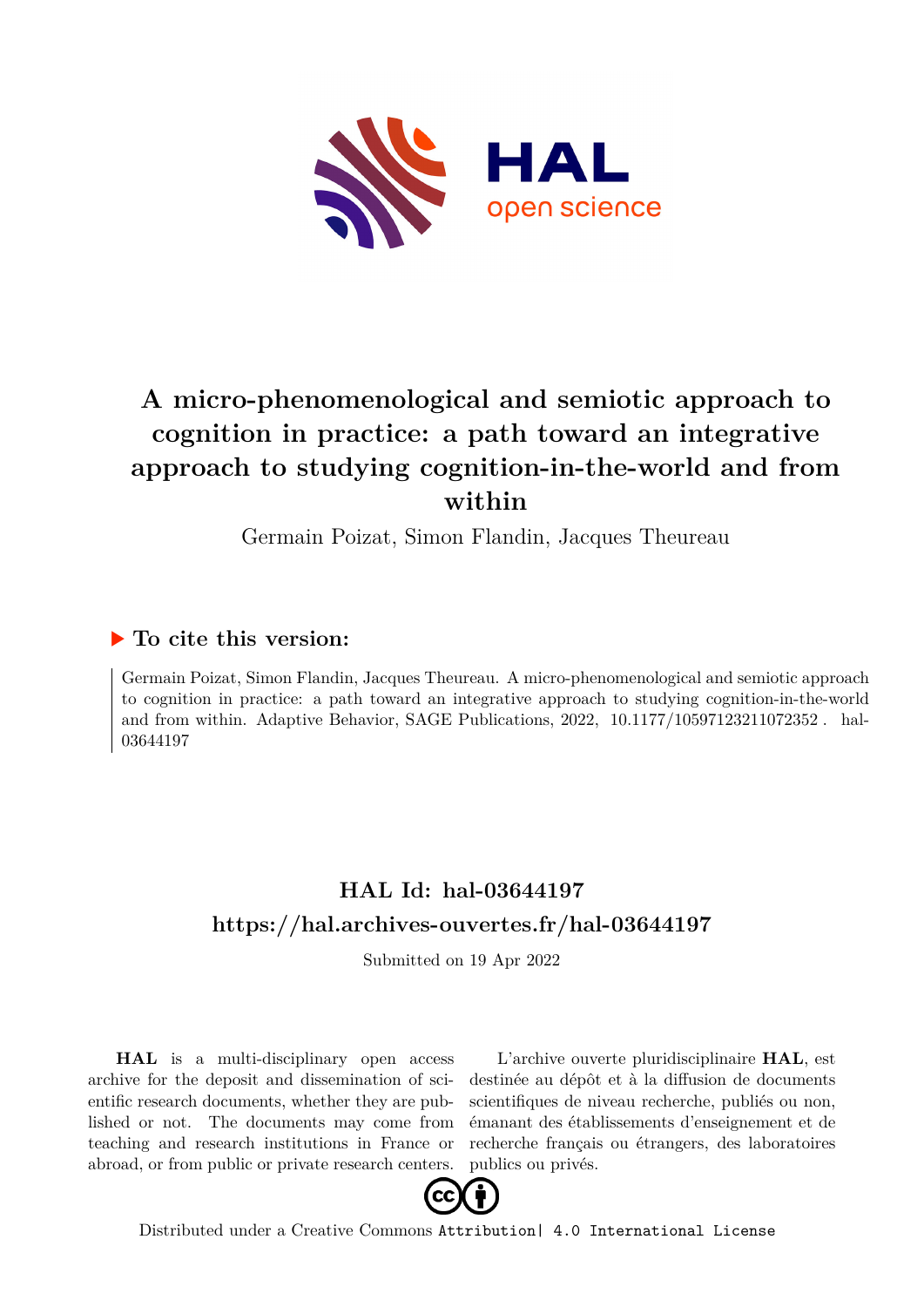# A micro-phenomenological and semiotic approach to cognition in practice: a path toward an integrative approach to studying cognition-in-the-world and from within

Adaptive Behavior 2022, Vol. 0(0) 1–17 © The Author(s) 2022  $\bullet$ 

 $\odot$ Article reuse guidelines: aub.com/journals-permission DOI: [10.1177/10597123211072352](https://doi.org/10.1177/10597123211072352) [journals.sagepub.com/home/adb](https://journals.sagepub.com/home/adb) **SSAGE** 

# Germain Poizat<sup>1</sup> **.** Simon Flandin<sup>1</sup> and Jacques Theureau<sup>2</sup>

### Abstract

The article presents the course-of-experience framework and how it contributes to studying cognition in practice. The aim is twofold: (a) to argue for a phenomenologically and semiotically inspired enactivist approach to practice and cognition in practice and (b) to describe research methods that provide rigorous first-person data in relation to practice—in other words, a view "from within" of practice. Practice is considered to be a relevant unit of analysis for studying cognition-in-theworld and is defined as enacted, lived, situated, embodied, and enculturated. Practice is not viewed as a "context for" but as "constitutive" of the cognitive process itself. This article describes (a) the epistemological foundation and general assumptions of the course-of-experience framework, (b) the associated way of looking at pre-reflective self-consciousness and its relation to practice, (c) the analytical hypothesis derived from Peirce's semeiotic, and (d) some methodological considerations related to data collection, data processing, and analysis. In the concluding section, we outline the added value of the course-of-experience framework for cognitive science, and we indicate possible directions for further research.

#### Keywords

Enaction, 4E cognition, cognitive semiotics, phenomenology, consciousness, cognition in practice

The aim of this article is twofold: (a) to argue for a phenomenological and semiotic approach to practice for studying cognition in the wild and from within, (b) to describe a method based on Peirce's semeiotic for analyzing micro-phenomenological interviews.

Our article presents an original theoretical and methodological framework developed within the francophone world and traditions in the humanities and social sciences: the course-of-experience framework. This framework was built to analyze cognition-in-the-world in relation to the design of artifactual, organizational, and cultural systems. It was developed to focus on practice, which is assumed to be a relevant unit of analysis for studying cognition-in-theworld and is defined as enacted, lived, situated, embodied, and enculturated. Practice is not viewed as a "context for" but as constitutive and constituent of the cognitive process itself. It is a constitutive aspect of all forms of thinking, from the simplest to the most complex. Abstract, non-practical, and disembodied thinking is certainly an important kind of thinking, but it perhaps receives more attention than it should (Scribner, 1986). Notably, this form of reflection is also basically a practice that draws on and is enacted in coordination with rich social, cultural, and material resources. Indeed, practice is not constitutive of a kind of cognition but of all of cognition.

Cognitive phenomena are outcomes emerging from the orchestration of elements of distributed cultural-cognitive systems, embodied and embedded in practice. The brain has causal powers, but when it comes to human cognition, most of these causal powers derive from previous experience and practice. Choosing practice as a relevant unit of analysis means (a) not attributing solely to the individual those properties that belong to a larger distributed system, or, in other words, not attributing cognitive processes solely to the individual as these processes may be engaged in a complex cultural-cognitive ecosystem; (b) integrating all the

#### Corresponding author:

Email: [germain.poizat@unige.ch](mailto:germain.poizat@unige.ch)

<sup>1</sup> Faculty of Psychology and Educational Sciences, University of Geneva, Geneva, Switzerland

<sup>&</sup>lt;sup>2</sup>Institute for Research and Coordination in Acoustics/Music (IRCAM), Paris, France

Germain Poizat, Faculty of Psychology and Educational Sciences, University of Geneva, Boulevard du Pont d'Arve, 40, Genève 1211, Switzerland.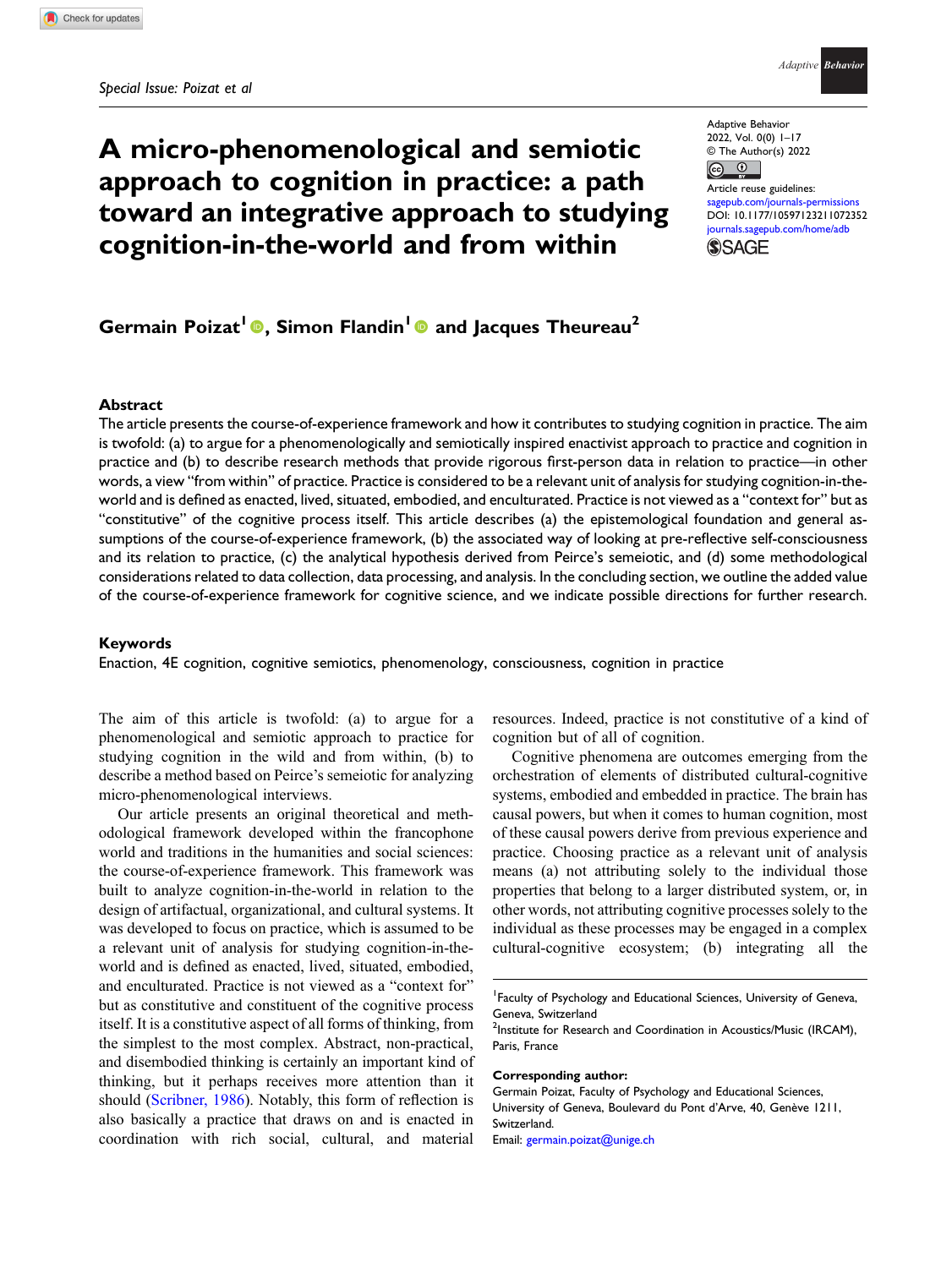accumulated or sedimented resources of the culturalcognitive ecology into the study of cognitive processes; and c) studying how nervous system activity is linked to high-level cognitive processes by way of embodied interactions with culturally organized material and social worlds (Hutchins, 2008, 2010). The claim here is that, first and foremost, thinking is the interaction of brain and body with the world in and through practice. Practice is not evidence of, or reflections of, underlying thought processes. It is instead the thinking processes themselves. Increased attention to real-world practice will change our notions of what the canonical instances of cognitive processes are, and which ones are special cases of more general phenomena. According to this claim, it is essential (a) to study cognition in practice and through (or embedded and embodied in) practice and (b) to avoid adopting a strict sociocultural approach whereby individual processes are not fully considered. Practice therefore first needs to be clarified. Researchers often consider practice to be a socially constructed activity, in the sense of the theory of social practices (Reckwitz, 2002; Scribner, 1997). This theory takes the focus off individuals and turns attention toward socially organized activities. As noted by Giddens (1984), the basic domain of study here becomes neither the experience of the individual actor, nor the existence of any form of societal totality, but social practices that are routinized and ordered across space and time. Social practices themselves, rather than the individuals who perform them or the social structures that surround them, thus becomes the core unit of analysis. Our approach to practice thus follows a middle path between a social-oriented approach focused on socially organized activities and an individual-oriented approach focused on individual cognitive constructs. First, the lived experience of the individual actor is considered. Second, the consensual dimension of practice is viewed as never quite acquired but only as a potential (Baerveldt et al., 2001; Verheggen & Cor Baerveldt, 2001). The aim is to avoid not only an undersocialized methodological individualism, but also an underindividualized methodological collectivism.

The theoretical and methodological framework presented here has rarely been presented in the anglophone literature. It is based on three decades of research and has undergone successive theoretical refinements coupled with empirical testing and practical validations (e.g., Donin & Theureau, 2007; Horcik et al., 2014; Leblanc et al., 2001; R'Kiouak et al., 2016; Rochat et al., 2018; Sève et al., 2002; Theureau et al., 2001; Theureau et al., 2000). Syntheses have been proposed in the past (Theureau, 2002, 2003), but our objectives here are to present a new one that describes the more recent advances in the course-of-experience framework, as well as those in progress, and to show its contribution to research at the intersection of phenomenology, pragmatics, and cognitive science. Our paper is structured into four parts: (a) the main ontological and

epistemological assumptions of the course-of-experience framework (enaction and pre-reflective self-consciousness), (b) the analytical hypothesis derived from Peirce's semeiotic (and the connections between enaction, phenomenology, and semiotics), (c) the methods of data collection and processing, and (d) the empirical applications and implications for cognitive science.

## 1. Enaction and pre-reflective self-consciousness: two main ontological and epistemological assumptions

The postulates of enaction (Varela, 1979; Varela et al., 1990) and pre-reflective self-consciousness (Sartre, 1943/2003) constitute the hard core of the course-of-experience framework and, more broadly, of our research program. Let us now add that the distinction between assumptions that are ontological (what things really are) and epistemological (the way to understand and explain them) is particularly useful to navigate the enactive literature (Aizawa, 2014). Although much research considers only a part of the ontological or epistemological assumptions, our approach is distinguished by the attempt to explicitly articulate the ontological and epistemological issues: formulating ontological assumptions about the nature of things and adopting—at the epistemological level—a framework of understanding and explanation.

1.1. Enaction and the course-of-experience framework Enaction is a genuine and non-trivial proposal for a farreaching renewal of cognitive science as a whole (Stewart et al.,  $2010$ ). As a paradigm<sup>1</sup>, the ambition is to provide an encompassing framework for articulating the many domains and levels of organization involved in cognitive science (e.g., Di Paolo et al., 2010; Di Paolo & Thompson, 2014; Froese & Di Paolo, 2011; Gallagher, 2017; McGann et al., 2013; McGee, 2005, 2006). Enaction also meets three requirements for any paradigm in cognitive science: (a) it provides a new resolution of the mind-body problem, (b) it provides the basis for a genuine articulation between a multiplicity of disciplines, and (c) it provides a hard core of assumptions and has spurred the flourishing of a variety of empirical research programs, like ours (partly similar, complementary or alternative) (Stewart et al., 2010).

The most fundamental concept of the enactive paradigm is that of autonomy. This concept is derived from the earliest work of Maturana and Varela (1987), which was based on the metabolic self-production of single-cell organisms and described the minimal organization of living systems as autopoiesis: the authors assumed that all living organisms are autopoietic (Maturana & Varela, 1980). An autopoietic system is organized as a closed network of processes producing the system's components—that is, the processes recursively produce the components and the very network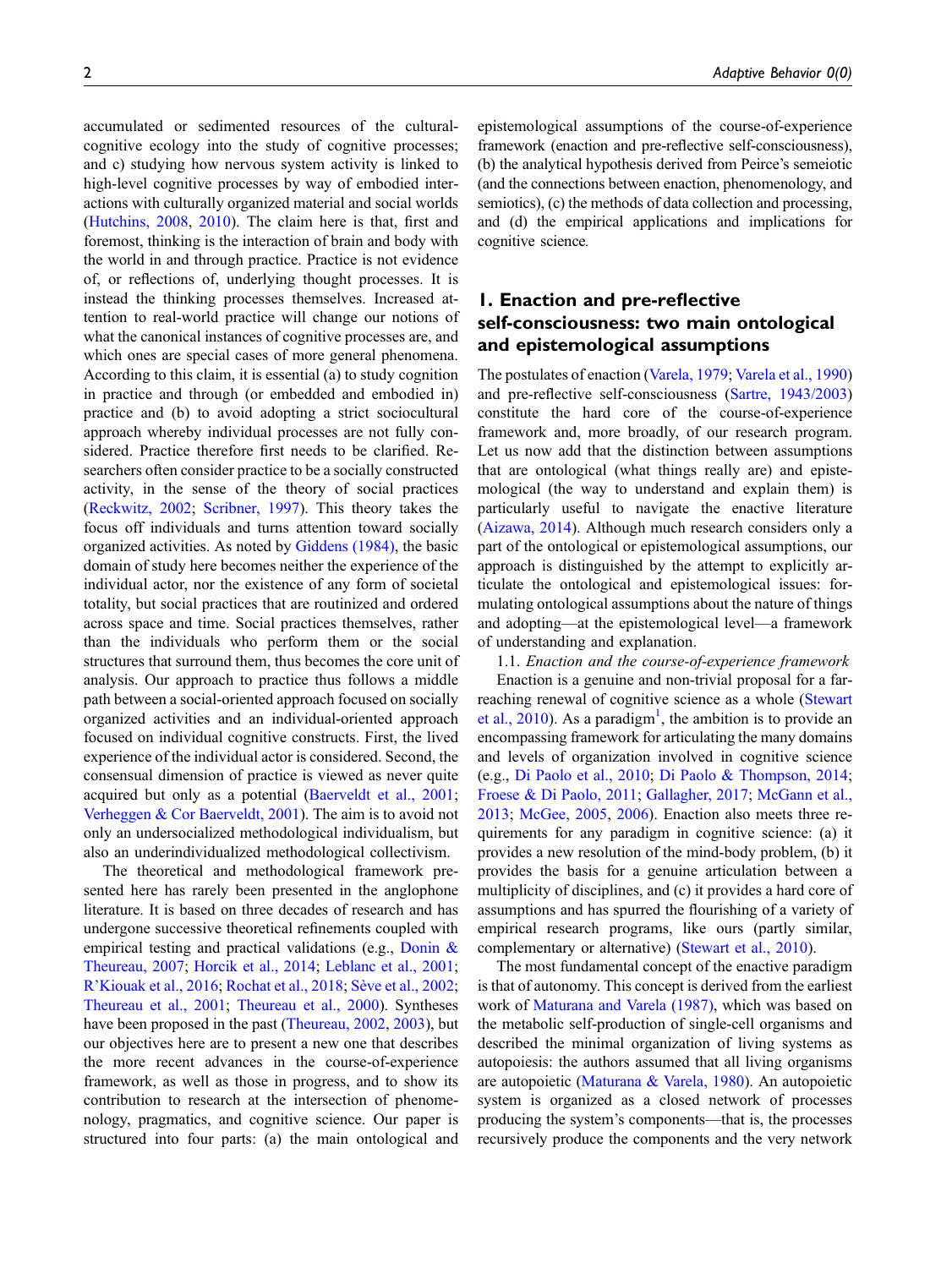that produced them, and the network specifies the boundary conditions (the topological domain) necessary for the system's ongoing existence as a concrete unity in space and time. This network of processes, which is called organizational closure, implies that the operational results occur within the boundaries of the system itself. In other terms, for Varela (1979), closure is the circular mechanism defining the class of self-organizing systems in general, and autopoietic systems are a particular case of this larger class of systems that can be called organizationally closed. Closure does not mean that a system is closed and withdraws into itself. On the contrary, it is consistent with the idea of openness. It is a response to the attempt (a) to formalize and characterize the mechanism of "autonomy in general" as a self-organizing behavior and (b) to specify the circular organization or mechanism of a given autonomous system as it gives rise to its specific identity (Rudrauf et al., 2003). The notion of autopoiesis continues to be the core of the enactive paradigm, where it is typically associated with selfproduction and autonomy. The conception of autonomy as operational closure applies not only to various living systems such as single-cell and multicellular organisms, but also to a whole host of other systems such as the immune system, the nervous system, and even social systems. Based on the thesis of life-mind continuity, the enactive approach deals with cognition, social cognition, and sociality as phenomena of autopoiesis (e.g., Baerveldt & Verheggen, 1999; De Jaegher & Di Paolo, 2007; Froese & Di Paolo, 2011).

The self-reference inherent to the process of selfproduction, which forms the core of the enactive definition of autonomy, has important implications, as summarized by Froese and Di Paolo (2011). First, without the autonomy afforded by organizational closure, the system is incapable of defining its own identity as an individual system. An autonomous system brings forth its own identity by actively demarcating its boundaries during its ongoing selfproduction. Second, an autonomous system is organized in such a way that its activity is both the cause and the effect of its own autonomous organization; in other words, its activity depends on organizational constraints (i.e., the systemenvironment interactions are delimited by the system's structure), which are in turn regenerated by the activity itself (i.e., the system-environment interactions are the source of disturbance that brings about transformations in the actor's structure). This gives it an essentially self-constituted identity. The interactions between an individual and the environment are described as a structural coupling, specifying both the individual's own structure and that of the environment with which it is interacting. Third, autonomous systems actively determine their domain of interaction—that is, the potential manners by which the system can interact with its environment without disintegrating. Due to its precariousness, it copes with the perturbations it encounters during its ongoing interactions with the environment from a perspective of significance, which is not intrinsic to the perturbations themselves. The meaning of an encounter is not fully determined by the encounter itself. For an autonomous system, significance emerges in relation to the ongoing need to realize and maintain its self-constituted identity. Meaning generation in relation to the concerned perspective of the autonomous system is called sensemaking (Weber & Varela, 2002). In other words, meaning is not to be found in the external environment, nor entirely in the internal dynamics of the system. It is an aspect of the interactional domain established between both (and through the structural coupling). However, there is a fundamental asymmetry underlying this interactional domain since its very existence is continuously enacted by the endogenous activity of the autonomous system. The structural coupling is always asymmetrical, and meaning is first and foremost in-formare, that is formed "from within"<sup>2</sup>. In the enactive paradigm, the tendency is to refer to the meaningless physical aspects of things as the environment, whereas the domain of interaction of an autonomous system is the meaningful world that its interests have brought forth. Sense-making is then the enaction of a meaningful world by an autonomous system.

In summary, the course-of-experience framework is based on three principal assumptions that have given rise to an empirical phenomenology and a semiotics of cognition in practice in terms of enaction and experience (Theureau, 2015a).

- 1. Assumption 1. Practice is a mechanism of selfproduction and the expression of the structural coupling. It is considered to be a continuous asymmetrical interaction between actors and their environment. What individuals do when they are engaged in a social practice is not the adaptation (or reaction) of a pre-determined individual to a predetermined world. Both the individual and the environment in the individual-environment coupling formula are as much the products or manifestations of the coupling as its source. Instead of taking the individual being as the starting point for individuation, an enactivist perspective begins with the individuation process accompanying structural coupling and seeks to discover the individual through the process (Simondon, 2009).
- 2. Assumption 2. Practice is always "accompanied by" and "gives rise to" first-person lived experience. This assumption is grounded in the phenomenological tradition, which has been revisited from the enactivist perspective. Experience refers here to what an individual "is subjected to at any given time and place, that to which s/he has access in the first person" (Depraz et al., 2003, p. 2). Lived experience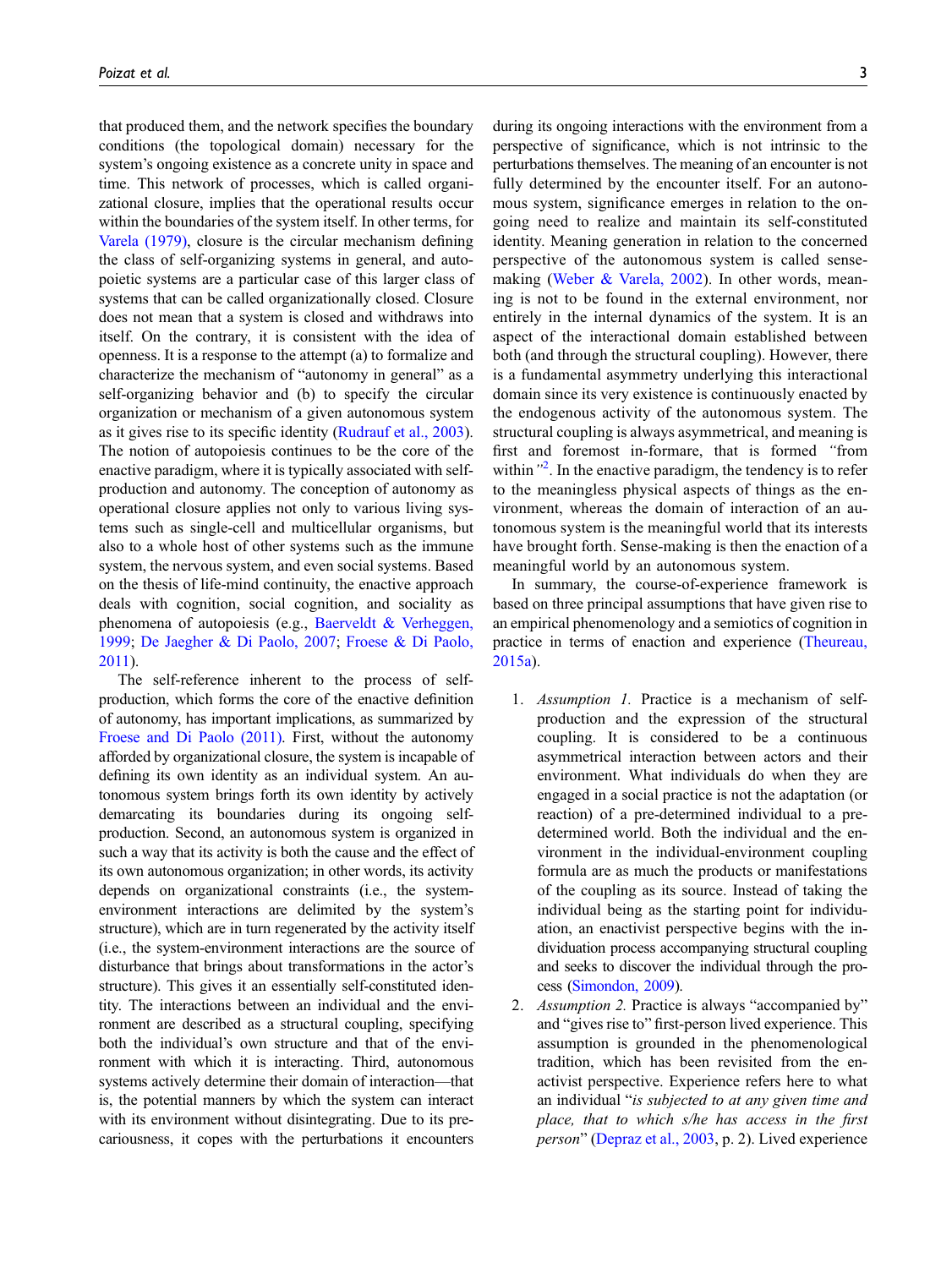means "first-hand acquaintance with" and the "account of" practice, with an emphasis on its immediateness, embodiment, and its individual nature. It is also useful to insist here on the inseparability of the individual's physical living body (the body as Körper) and its lived body (a Leib). As pointed out by Thompson (2011), "many of the perceptual and motor abilities of one's physical living body evidently depend on that body's being a subjectively lived  $body$ " (p. 15). The result is that bodily experience, the tacit experience of one's body, is constitutive of practice.

3. Assumption 3. Practice is a semiosis—that is, a permanent creation and appreciation of meaning: sense-making in short (Thompson & Stapleton, 2009). Practice is an actor's interaction with those environmental elements that are relevant or meaningful for him/her—that is, that are sources of perturbation given his/her internal or endogenous organization. This assumption emphasizes the actor's capacity to make the environment emerge as one's own world—that is, individually meaningful and relevant and never pre-defined. Actors enact the worlds they live. Meaning constitutes a concern that is relative to the actor's current situation and needs.

## 1.2. Pre-reflective self-consciousness and the course-of-experience framework

The course-of-experience framework refers to a particular form of consciousness: pre-reflective self-consciousness (or self-awareness). In order to study it, a reduction of lived experience to pre-reflective self-consciousness is posited. The course of experience, as a theoretical reduction, is thus defined as the history of one's pre-reflective selfconsciousness over a period, or more precisely as the history of what is "showable, tellable and commentable" at any moment.

Pre-reflective self-consciousness (or self-awareness) has been the subject of intense philosophical and scientific debate (e.g., Depraz et al., 2003; Gallagher & Zahavi, 2008; Legrand, 2007; Zahavi, 2005). It refers to a first-order consciousness, an implicit sense of self at a phenomenal level: a familiarity with oneself that accompanies living situations. Self-consciousness is pre-reflective in the sense that self-awareness does not imply any reflective act. According to Sartre (1943/2003), pre-reflective selfconsciousness is not a quality added to an experience: it is the being of consciousness. Zahavi (1999) rightly adds that pre-reflective self-consciousness "must be conceived not as a simple, static, and self-sufficient self-presence, but as a dynamic and differentiated openness to alterity" (p. 137).

The notion of pre-reflective self-consciousness (or selfawareness) mobilized in the course-of-experience framework is articulated with the above-mentioned enactive assumptions and is considered as the permanent feeling of self-awareness that emerges from structural coupling. Prereflective self-consciousness is regarded as the cutting edge of the living process itself and as the surface effect of the structural coupling between the actor and the environment (Theureau, 2006). It gives access, however limited, to the whole of the in-formative interactions between an actor and his/her environment, whereas the observation of the actor's behavior by an external observer is intended to miss or encounter only accidentally the asymmetry of these interactions.

In the course-of-experience framework, pre-reflective self-consciousness is defined as the part of one's experience that each actor can "show (for example, by miming or gesturing), tell and comment on" to an observer-interlocutor at any instant under favorable conditions. "Pre-reflective" also indicates that showing, telling, or commenting on lived experience does not entail thinking about it, reflecting on it, or establishing causal reasons. It also indicates that prereflective self-consciousness "adds nothing" to cognitive activity.

# 2. Peirce's semeiotic and extended thought-sign hypothesis

The analytical course-of-experience framework was inspired by Peirce's semeiotic (despite its speculative and non-empirical nature) since (a) it is rooted in an extended view of the thought-sign hypothesis and (b) it proposes a generic model to describe cognition in the wild and from within—the hexadic sign—derived from Peirce's fundamental categories.

Peirce produced an abundant body of work, but three elements constitute the core of his contribution – the thought-sign, the notion of triadic sign, and the three categories of firstness, secondness, and thirdness. Scholars have repeatedly tried to periodize Peirce's work (Houser & Kloesel, 1992; The Peirce Edition Project, 1982-2010, 1998). It is possible to distinguish three periods (Peirce I, II, III) based on the author's own changes to his method of constructing his fundamental categories (logic of representation, logic of relatives, and an ultimate relational movement). We draw here mainly from his latest works (Peirce III).

Peirce proposed many definitions of the sign, although each was based on a triadic and indecomposable relationship. A triadic sign therefore has three components<sup>3</sup>: the representamen, which refers to what "makes a sign"; the *object*, which refers to "something" that is already there but at the same time becomes present thanks to the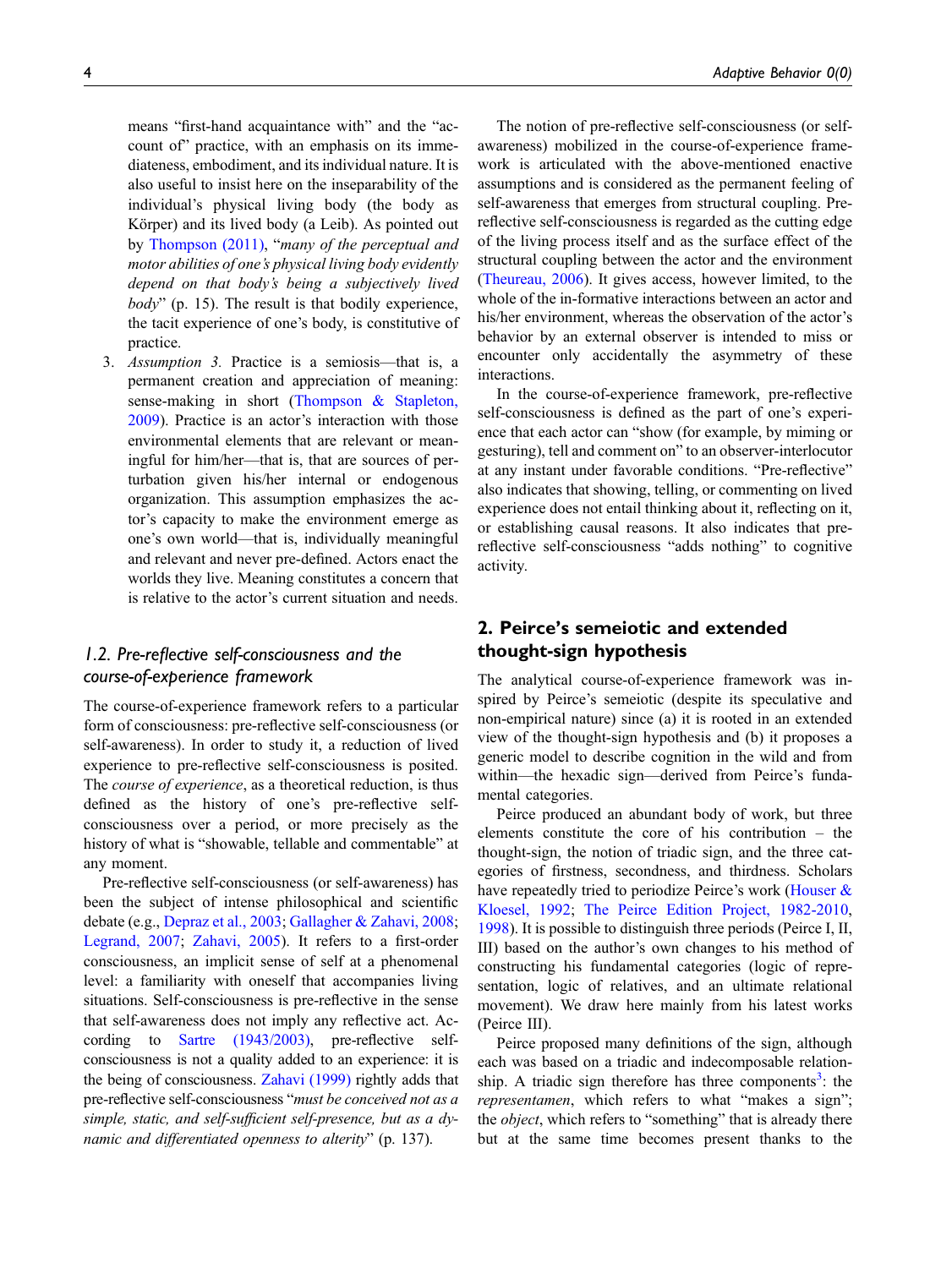representamen. It is also this "something" that allows the appearance of the representamen itself; and the interpretant, which is "something" that emerges from the relationship between the representamen and object and that has an effect on both these components.

Beyond the notion of the triadic sign, all of Peirce's work consisted of clarifying the basic categories of the knowable by passing from logic to semiotics. His logic of categories ultimately found an extensive systematization in its relationship with phenomenology, which Peirce called a phaneroscopy. The object of the phaneroscopy is to describe all experience from the universal categories of firstness, secondness, and thirdness. These categories are both cumulative and incommensurable. Firstness is the category of experience as it simply is without reference to anything else. It is characterized as an immediate revelation of self in the world (e.g., the simple sensation of being wet without any other consideration). Secondness is the category of experience during the concretization of a fact. It reflects a particular interaction with the actor's world (e.g., the sensation of being wet might be related to the fact that it is raining). Thirdness is the category of experience that gives rise to reasoning, to generalizations. It is the mode of knowledge construction. Thirdness enables the discovery of typicality in our relationships with the world from past and present experiences (e.g., the construction of the experience-type of being in a bad mood when it rains, confirming the regularity of the actor's experience in similar situations; the actor constructed typical expectations and experienced typical emotions in relation with rainy conditions). These categories, without being confounded, are always co-present; they permeate all our experience, making an uncluttered idea of each—absolutely distinguished from the others—impossible. Lived experience is thus assumed to include: (a) components on the order of indeterminate possibilities (firstness) that are actualized or not; (b) components on the order of the actual (secondness), which are determined through a form-taking process against an undifferentiated background; and (c) components on the order of the virtual such as habits, principles of generalization and typicalization (thirdness). The three components of the triadic sign appear, respectively, from the phaneroscopic categories: the *object* comes from the category of firstness (possible), the representamen from the category of secondness (actual), and the *interpretant* from thirdness (virtual).

The extended analytical thought-sign hypothesis (developed within the course-of-experience framework) connects phenomenology and Peirce's semeiotic, while remaining consistent with enactive assumptions. It assumes that practice (as cognition) is semiosis and that it can be described as a concatenation of signs and analyzed by means of an articulated and coherent set of components (or generic descriptive components) derived from Peirce's semeiotic. While describing their past experience and practice, participants spontaneously break it down from a continuous stream into discrete units that have personal meaning. These discrete units of different sizes—called units of the course of experience (U)—are assumed to be the expression of a sign. The analytical concepts of the course-of-experience framework are therefore largely inspired by the triadic sign, the notion of the thought-sign, and the phaneroscopic categories, but with several adjustments: (a) relating them to practice, giving rise to pre-reflective self-consciousness; (b) specifying the *object*, *representa*men, and interpretant and adding some components; and (c) overcoming the static and closed attribute of the Peircean sign and making it possible to concatenate the signs.

The course-of-experience framework has resulted in two generations of analytical methods and notions: the basic analytical method (BaM) with the notion of tetradic sign (Theureau, 2004) and the extended analytical method (EaM) with the notion of hexadic sign (Theureau, 2006). It is useful to linger here over the BaM and the notion of tetradic sign but only for the purpose of clarifying the connections with Peirce's semeiotic and categories. In the BaM, the tetradic sign is presented as an object-representamen-interpretant triad subjacent to the course of experience unit (Figure 1). The first alteration of Peirce's semeiotic is to move up to a tetradic sign by adding a component: the course of experience unit (U). This unit refers to practical actions, communications, interpretations, emotions, feelings, and self-talk. The second alteration of Peirce's semeiotic is the clarification and specification of the notions of object, representamen, and interpretant. The object (O) refers to the actor's involvement in the situation and to the here-and-now circumscription of the actor's field of possibles. The representamen (R) refers to perceptive, proprioceptive or mnemonic judgment, different from its anchoring in the environment (in coherence with Peirce's last writings). The interpretant (I) refers to the activated (or established) knowledge that allows the actor to interpret the



Figure 1. The tetradic sign and its components.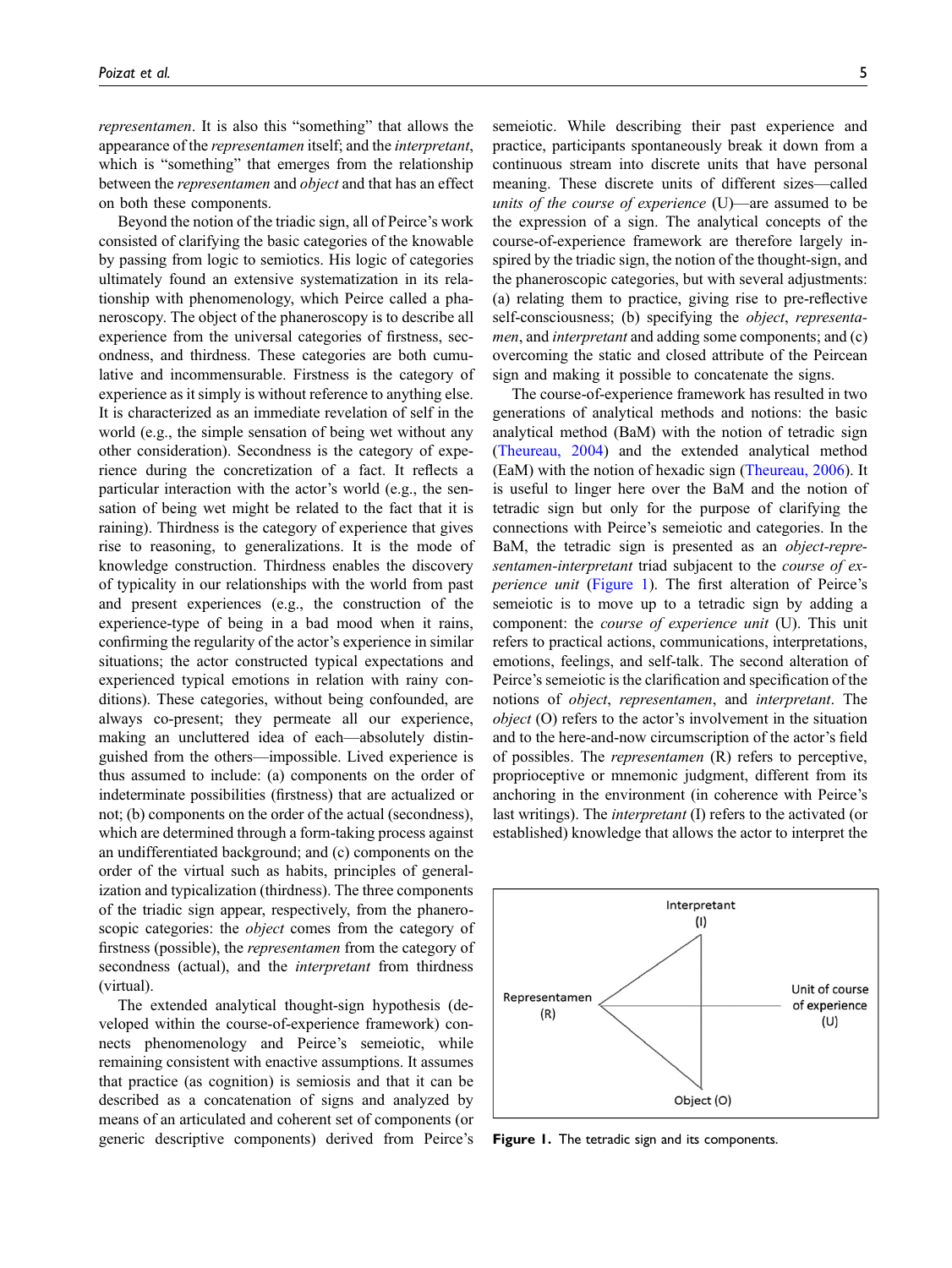current situation and act in accordance with past experiences. In the extended analytical method, the notion of hexadic sign was developed by adding two additional components, again in an effort to refine the existing components. This development takes into account (a) the empirical limitations of the tetradic sign and (b) the need to redefine the interpretant (in particular with regard to the study of learning and/or development processes). Each sign is assumed to articulate six components derived from the degeneracy of Peirce's categories (Peirce III): the involvement in the situation (E), the anticipation structure (A), the referential (S), the representamen (R), the course of experience unit (U), and the interpretant  $(I)^4$ . For the moment, the hexadic sign offers a coherent system of descriptive components and opens up the possibility of the fine-grained empirical documentation of cognition in the wild and from within.

## 3. Data collecting and processing within the course-of-experience framework

This section describes (a) the data collecting method of the course-of-experience framework, particularly the selfconfrontation micro-phenomenological interviews, and (b) the data processing method for analyzing a corpus made up of in situ behavioral observations and descriptions collected through the micro-phenomenological interviews (Petitmengin et al., 2019; Valenzuela-Moguillansky & Vásquez-Rosati, 2019).

## 3.1. Data collection

In this article, we describe the standard methods for collecting three types of data: (a) field notes, observations and preliminary interviews conducted with participants during a familiarization phase; (b) continuous and in situ observations and/or audiovisual recordings of participant behaviors and communications during the unfolding practice; and (c) verbalization data obtained by stimulating a re-enactment of the participants' past situation during self-confrontation micro-phenomenological interviews.

3.1.1. Field notes, observations, and preliminary interviews. Field notes, observations and preliminary interviews usually occur during a familiarization phase that defines the contractual conditions of the collaboration between the researcher and the participants, taking into account their respective interests. This phase tends to ensure the sincerity and authenticity of the participants' involvement in the study. It is the occasion for intensive notetaking on ethnographic observations and the collection of diverse details about practices. Crucial external data are also collected on settings (spatial, material, and temporal arrangements) and cultures (values, beliefs, vestigation, which may continue throughout the study. Ethnographic methods, and more particularly cognitive ethnography (Hutchins, 1995), was gradually introduced into the research, along with modifications related to the particularities of documenting the course of experience (e.g., not limited to isolated episodes and selective focus). In the BaM, it was postulated that the particular methods of the course-of-experience framework (see below) made it possible to go beyond—and therefore do without ethnographic methods. The EaM proposes to give full importance to the ethnographic method by developing cognitive ethnography to analyze dynamics broader than the local dynamics to which they are limited (in particular, cultural dynamics).

the familiarization phase, particularly the ethnographic in-

3.1.2. In situ video recording. The researcher makes in situ audiovisual recordings, filming the participants over varying amounts of time in various conditions, with shots and angles adapted to the practice under study (wide-angle, fixed cam, steady cam, subcam, tracking-shot, etc.). Precautions are taken (a) to avert camera interference with the unfolding practice and (b) to record as neutrally as possible to avoid influencing participants while they are commenting. The recorded data serve two purposes: (a) to provide behavioral and contextual information as an aid to identifying elements about the participants' unfolding practice and (b) to provide traces for the individual selfconfrontation micro-phenomenological interviews.

3.1.3. Self-confrontation micro-phenomenological interviews. The self-confrontation micro-phenomenological interview is designed to ensure that participants' comments about their practice are the actualization of their pre-reflective selfconscious contents. This method consists of confronting them with the audiovisual traces of their past practice (in the field video recordings). As they view these traces, the researcher asks specific questions designed to encourage them toward the re-enactment of the experience inherent to the past practice and to facilitate the actualization of their prereflective self-consciousness. The participants thus express as naturally as possible what they aimed for, did, expected, felt, thought, and perceived during the past experience and practice. The self-confrontation micro-phenomenological interview is conducted as soon as possible after filming to facilitate the re-experience of the past experience. The participants and researchers view the recording, and the participants are invited to describe and comment on their experience and practice step-by-step, with both having the possibility to stop or rewind the film at any moment.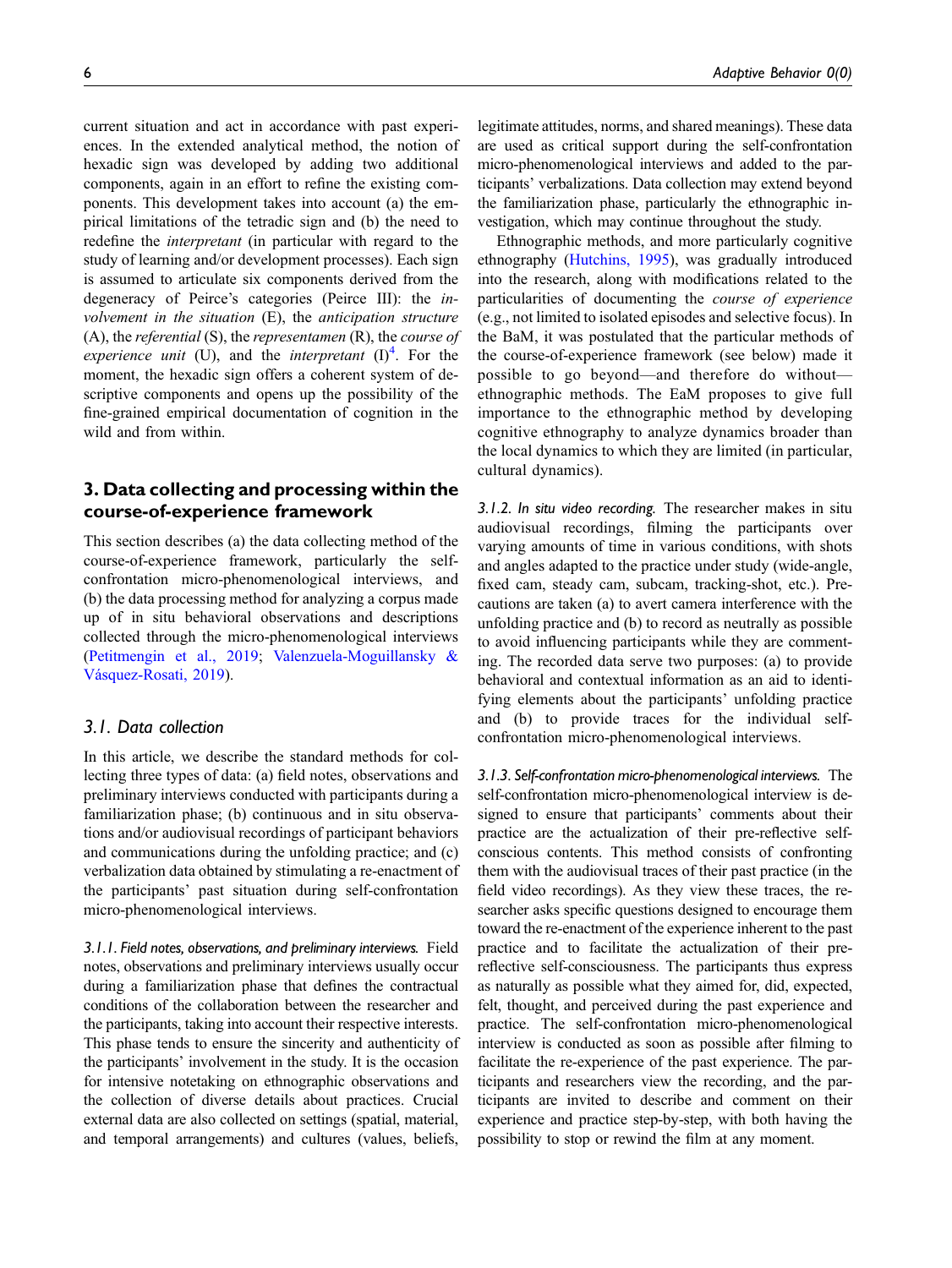The researcher tries not to lose contact with the past experience and guides the participants toward an embodied speech position rather than an abstract, formal, and explicative one. This position is somewhat unique in that, while commenting on their past practice, the participants are "present" in the past experience. The past experience is thus re-experienced and is expected to be as "present" as their current experience of interacting with the researcher. When the self-confrontation micro-phenomenological interview begins, the researcher informs the participants that he/she expects them to try to "re-live" their past experience and describe their practice as it was experienced, without a posteriori analysis, rationalization or justification (as if they were ignoring the series of events). During this interview, the rhythm of questioning slows down to guide the participants toward the embodied speech position and to facilitate the actualization of their pre-reflective consciousness. Behavioral indicators are used to control the process of reexperiencing the past and ensure an embodied speech position; these include hesitations in the stream of language (decreased speech rhythm), use of metaphor, linguistic markers, and verbal and non-verbal congruence.

The researcher uses prompts to encourage the reenactment of the past experience and to help the participants give a dense description of it. These prompts are designed to obtain information without bringing out the expressed content of the experience that accompanied the past practice: "What are you doing?" (actions), "How do you feel?" (sensations), "Are you perceiving something special?" (perceptions), "What are you paying attention to?" (attention), "Are you aiming at something particular?" (intentions), "Are you experiencing emotions?" (emotions), and "Are you thinking about something?" (thoughts and interpretations). Echoing or without-content prompts are given (e.g., "When you see that, what do you see exactly?"; "At that very moment, you are…?"). Other prompts are aimed at capturing more detail about what has already been expressed (e.g., "When you say 'I don't see exactly' what do you mean…?"; "When you say 'I like them' what are you referring to?") or facilitating verbalizations that respect the temporal dynamics. In this latter case, the researcher rephrases what the participants express or summarizes the previous sequence (e.g., "So there, you started to describe the beginning of the task… then you identified this weird stuff… and now what are you doing …?"). To discourage justifications and retrospective rationalizations, the researcher avoids questions that lead to judgments (typically beginning with "Why"). And when the participants seem to be engaged in a posteriori analysis, he/she clarifies whether the interpretations were made while viewing the video or during the past experience ("And now, are you telling yourself this as you watch the video or were you telling yourself this as it was happening?").

With regard to the video recording and self-confrontation micro-phenomenological interview, there is no significant difference between BaM and EaM. The evolution concerned: (a) the refinement of the epistemological hypotheses, (b) the conditions for observing and recording behavior in situ, (c) the material conditions favorable for documenting pre-reflective self-consciousness, (d) the conditions to be achieved before and after the selfconfrontation micro-phenomenological interview, (e) the criteria and indicators of a correct self-confrontation microphenomenological interview, and (f) the development of re-enactment through material traces (Theureau, 2010).

## 3.2. Data processing

Data processing is divided into three steps: (a) identifying the signs, their components, and their local dynamics (local analysis); (b) identifying the concatenations of the signs, the significant structures, and the dynamics of opening (global analysis); and (c) combining intrinsic description with extrinsic description.

3.2.1. Identifying signs, their components, and their local dynamics. Practice is a succession of discrete units that are meaningful to the actor. As mentioned earlier, when actors are asked to describe their past practice, they spontaneously break down the continuous stream of actions into these discrete units that are meaningful to them. The smallest units of meaning for the actor—that can be derived from empirical materials—are called elementary units of meaning (EUMs) and are assumed to be the expression of hexadic signs. For the researcher, documenting an actor's course of experience consists of drawing up the chain of these EUMs over the period under study and informing the following six components for each EUM:

The involvement in the situation (E). The involvement is a nebula of openings that derive from the history of coupling up to an instant  $t$ . Openings are themes that orient/ circumscribe a certain range of possibles for an actor among all the possibles for that actor at a given moment. These openings—individually abbreviated as  $o_i$ —have diverse relations among themselves and make up the nebula of openings:  $(o_i)$ . At any given time, this nebula contains openings that were created in the past and have not yet been closed. The involvement in the situation can therefore be defined as a nebula of openings,  $(o_i)$ , at instant t, hierarchically organized by the opening  $o_i$  as it is being determined by the *representamen* (R) at that instant  $o_i \Rightarrow o_R$ , against an undifferentiated background. The involvement is thus an open, indeterminate but circumscribed whole. Note here that openings  $(o_i)$  should not be considered from a strictly utilitarian perspective but rather as non-utilitarian. They are not goals with the status of action prescriptors: at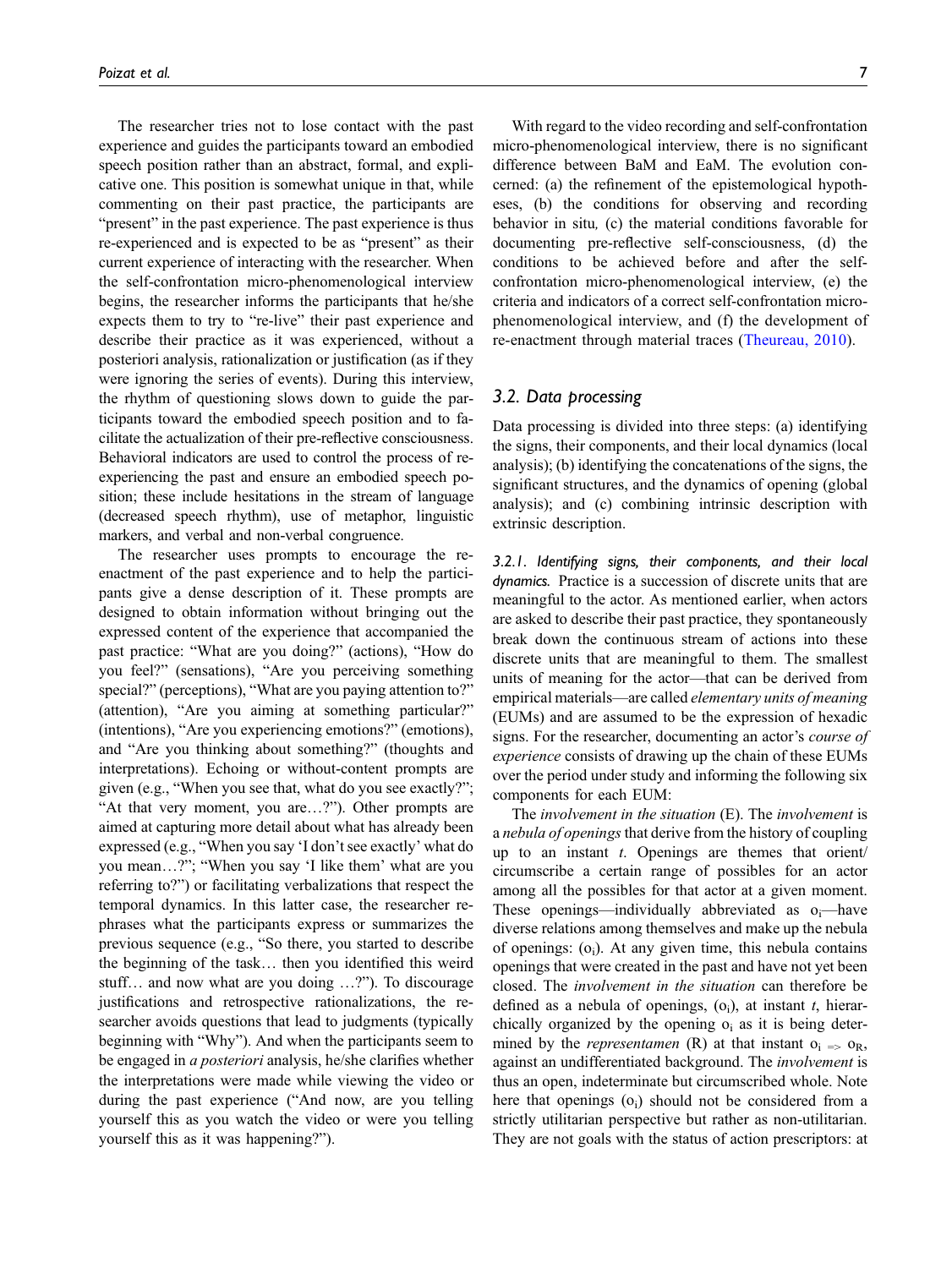any moment, they orient practice by what makes sense to the actor in the situation.

The anticipation structure (A). The anticipation structure is the extension to an immediate future. It corresponds to the actor's expected, situated, and enacted events and actions at a given moment. These expectations are delimited by the involvement (E). They can be passive, such as waiting for events, or they can be active, such as anticipating the events that make it possible to act in accordance with earlier plans. In the latter case, expectations arise from plans (more or less well-formulated, more or less long-term) that constitute resources for the actor even in the course of unfolding practice.

The referential (S). This component rehabilitates the notion of habits and consists of the set of types, relationships between types, and principles of interpretation that may symbolize belonging to the actor's own culture that he/she can mobilize at a given moment, taking into account the involvement (E) and the *anticipation structure* (A). The invariants constructed during past interactions with the environment and being mobilized at a given instant in an unfolding interaction occur through both typicalization and typification. This implies the allocation of a standard value—a kind of "exemplary example"—to certain configurations of the actor-environment coupling.

The *involvement* (E), the *anticipation structure* (A), and the referential (S) circumscribe a field of possibles and constitute the actor's structure of preparation, which comes down to a "potential." The structure of preparation (E-A-S) also materializes the fact that at every instant in a course of experience, including the unfolding instant, actors are prepared by their past experience and practice (and namely, their past courses of experience).

The *representamen* (R). This component comprises those more or less undifferentiated elements (perceptive, proprioceptive or mnemonic) that are significant to actors in their interaction with the environment. These elements impose themselves more or less compulsively as perturbations (Varela, 1979) or shocks (Fichte, 1970). Practice in this sense is made up of a series of micro-perturbations, which are dependent on the domain of perturbation at a given instant, causing transitions in microworlds and microidentities. Actors are sensitive to perturbations in their relationship to the environment at every instant inasmuch as these perturbations are pertinent (i.e., coherent with their involvement) and relatively unexpected. The degree of surprise depends on where the expectations are situated on a continuum ranging from "completely unexpected" to "actualizing an expectation among other alternatives." This component is somewhat related to attention or more precisely to the dynamics of attention windows (Theureau et al., 2001).

The unit of the course of experience (U). The unit of the course of experience is the fraction of pre-reflective selfconsciousness, the portion that actors can show, tell, and comment on. It includes practical actions, communications, interpretations, emotions, feelings, self-talk, idea production, and forms of productive imagination. The following two components (R-U) are "actual": the action and the situation that are realized for actors in a meaningful way.

The interpretant (I). This component refers to the hypothesis that actors construct invariants during their interactions with the environment. The interpretant corresponds more precisely to the validation, extension, or construction of types (Rosch, 1978) and relationships between types at a given instant (see Peirce's theory of signs and the associated concept of habits). The interpretant operates the transformation of habits that accompanies all units of the course of  $experience$  (U) at instant  $t$ , according to our hypotheses. The interpretant is "virtual": it allows for the continual transformation of the referential, which reveals learning over the course of experience.

Figure 2 summarizes the relationships among the components of the hexadic sign and describes the local dynamics of sign transformation.

Methodologically, the components of the hexadic signs are documented step-by-step from the audiovideo recordings, verbalization transcripts, and the network of inferences that the researcher draws from the entire data corpus. The methodological construction of a course of experience cannot be mechanically done with pre-established contents of the categories of the hexadic signs. Constructing signs requires a constant back and forth between the signs already documented, those being documented, and the different types of data.

The tetradic sign can be mobilized retrospectively as an operative reduction of the hexadic sign with two principal prerequisites: (a) substitution of the notion of object (O) by the notion of openings  $(o_i)$ , and  $(b)$  substitution of the oldest notion of interpretant by the notion of referential apparatus incorporating both the types and the relationships between types constructed in the past and mobilized at a given instant in an unfolding practice, and the validation, extension, or construction of the types and the relationships between types here-and-now at each instant.

3.2.2. Identifying sign concatenations and significant structures of the course of experience. By hypothesis, the signs chain together and fit into larger and larger significant structures of the course of experience. Three kinds of significant structures are traditionally documented by researchers: sequences, series and synchrones. This step aims at identifying the structure of the singular experience that has been described through the course of experience, particularly its complex, synchronic and diachronic temporal organization.

In the BaM, the significant structures of the course of experience were constructed: (a) starting from actions (and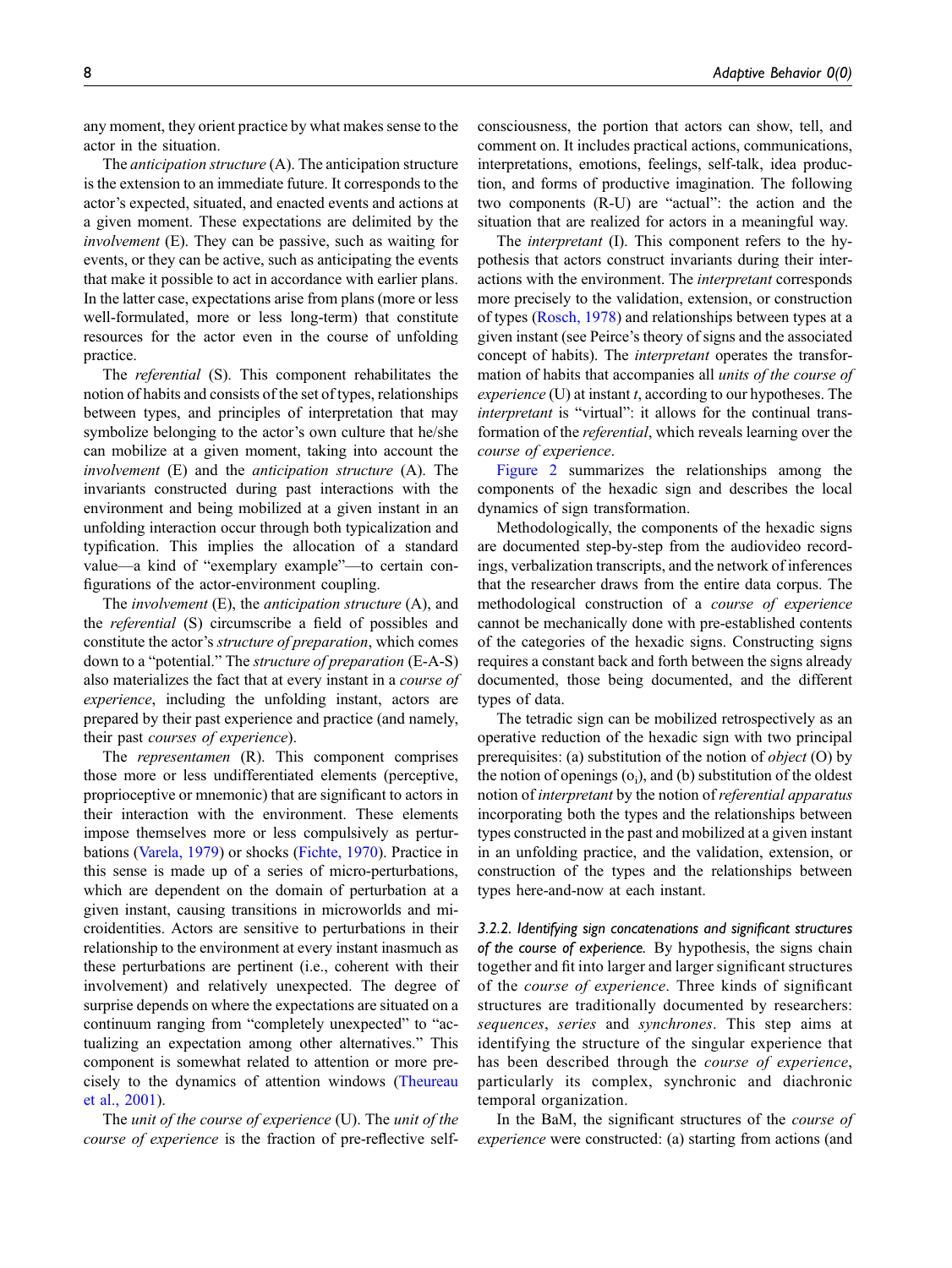

Figure 2. The hexadic sign components and their local dynamics. Note: The actor's (A) expected outcomes are delimited by the involvement in the situation (E)—that is, the range of possibles itself delimited by the set of possibles. The actor mobilizes types and relationships between types (S) derived from these expectations at a given moment and constituting the anticipation structure (A). The meaningful elements for the actor (the representamen: R) emerge from the interaction with the environment in the shadow of the involvement (E)— regarding pertinence/coherence—and the anticipation structure (A)—regarding the degree of surprise. A form of action (the unit of the course of experience: U) follows from the elements that are meaningful for the actor (R). The unit of the course of experience (U) mobilizes invariants belonging to the referential (S) while also revealing differentiations within the elements of S. This leads to a transformation of types, relationships between types, and principles of interpretation (the interpretant: I). The interpretant (I) is in inseparable triadic relationship with the unit of the course of experience (U) and the referential (S). This figure also illustrates how the elements taken into account (the representamen: R); the unit of the course of experience (U); and the (in)validation, extension, or construction of "types" and relationships between "types" (the interpretant: I) modify the structure of preparation (E'-A/-S') for the next sign.

communications as actions) and the coherence relationships between them and (b) first in terms of sequential relationships and second in terms of serial and synchronic relationships. Sequences were defined as groups of units of the course of experience (U) all pertaining to the same theme (or same interest) and related to each other in a sequentially coherent way. Units make up a sequence when they follow in close succession, each one determining the following one, and when they refer to the same theme. Sequences account for the degree of logical continuity between *units of the course of experience* (U). They may have a continuous or discontinuous character—that is, they can be interrupted by one or several units belonging to another sequence. Sequential relationships can be prospective (i.e., the expression of a planned episode or a strict chronology) or retrospective (i.e., the expression of a more improvised episode, but retrospectively presenting a sequential organization). Series were composed of units of the course of experience (U) or sequences all pertaining to the same theme but separated in time and not related by sequential coherence. Units or *sequences* make up a *series* to form a coherent chain, but without direct incidents or order effects among them. Synchrones were composed of units of the course of experience (U) or sequences appearing at the same time.

Despite their empirical fruitfulness, the definition and documentation of these meaningful structures have been revised and consolidated in the EaM such that: a) actions and their relationships are no longer limited, (b) the articulation with the documentation of hexadic signs particularly the dynamics of opening—is improved, and (c) the empirical results indicating that experience and practice are synchronous and serial before being sequential are taken into account. Three types of relationships between two openings have been defined: (a) a diachronic or serial dyadic relationship (including sequential relationship as a particular case), (b) a dyadic relationship of subordination (making macro-structures of the different types), and (c) a synchronic or contextual dyadic relationship mediated by another opening. In a diachronic or serial dyadic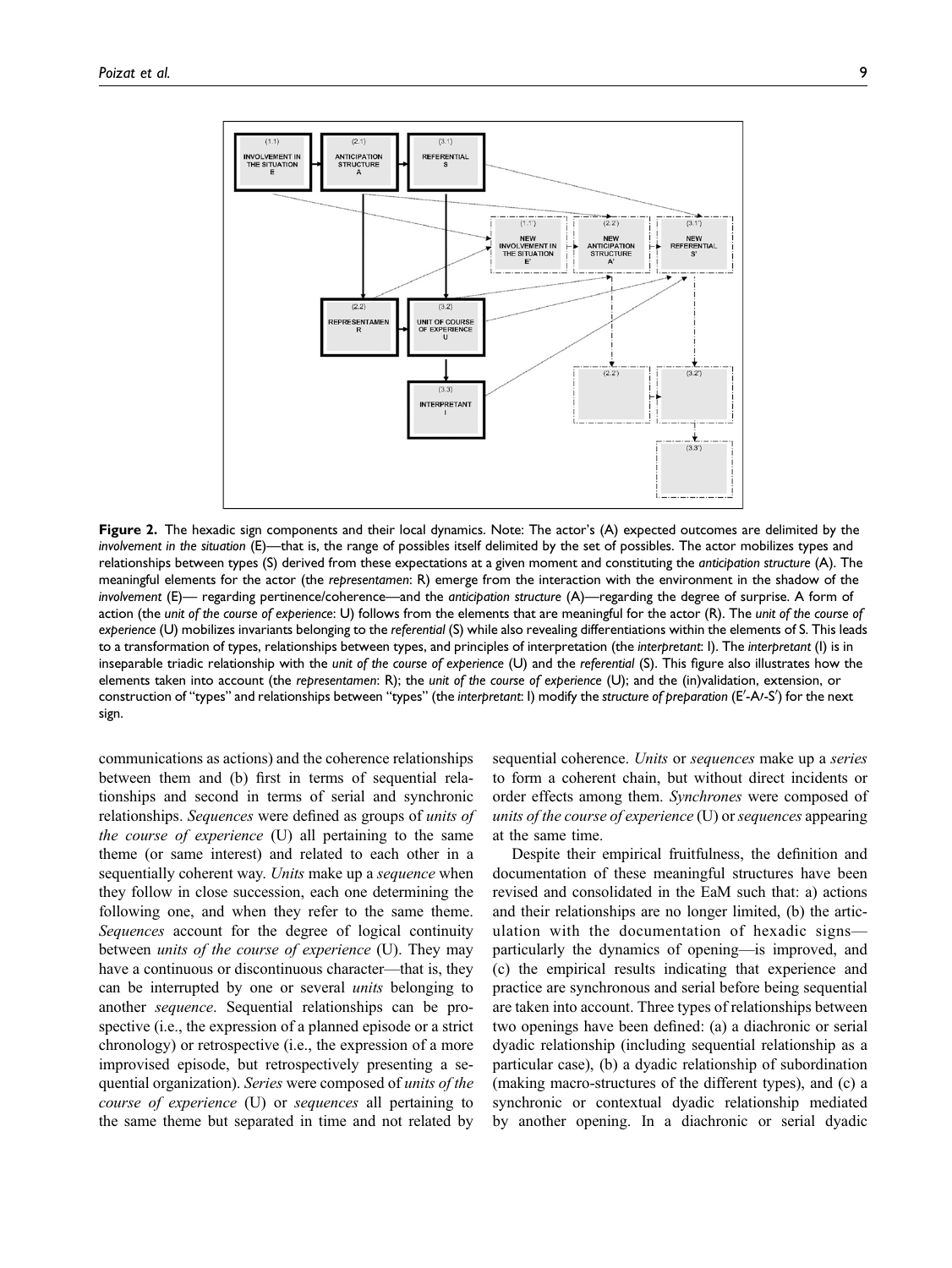relationship, openings  $o_i$  and  $o_i$  are identical from the actor's viewpoint. In a dyadic relationship of subordination,  $o_i$  is subordinated to  $o_i$  if the closure of  $o_i$  helps bring about the closure of  $o_i$  (also from the actor's viewpoint). In a synchronic or contextual dyadic relationship relative to a given opening, openings  $o_i$  and  $o_j$  are independent, but both are subordinated to an opening  $o_k$ . In fact, all openings at a given moment have a synchronic dyadic relationship with the overall involvement of the actor in the situation (E), which means that experience and practice are first and foremost serial and synchronous before being sequential. This makes synchrones (when several independent openings between them are linked to a broader opening) basic significant structures to document.

In the EaM, significant structures of the *course of ex*perience account for the history of transformations in the dynamics of opening as constructed by actors at time  $t$ . They refer to the set of past openings that are not yet closed at  $t$ , accompanied by the retrospective story for the actors since that instant. The notion of a significant structure at instant t emphasizes that the significant structures that appear from the actor's viewpoint at time t may be partially modified at time  $t + 1$ .

From a methodological viewpoint, the significant structures of the course of experience are documented in relation to the concatenation of signs in a process that goes from the local dynamics (i.e., hexadic signs) to global dynamics (i.e., identifying significant structures). This process consists of a back and forth at each instant  $t$  between a progressive analysis from (t) to  $(t + n)$  that is carried out in terms of signs, and a regressive analysis starting from (t) that returns to a past instant in the course of experience and determines the openings that are the result of the past and not closed from the actor's viewpoint—that is, they remain open at (t) for the actor. In this process, the documentation of signs, significant structures at (t), and transformation of the set of openings recursively intervene with one another.

3.2.3. Combining intrinsic description and extrinsic description. In this step, the *course of experience* is analyzed in relation to the constraints/effects in an actor's body, environment, and culture. The description of the course of experience could be coined an intrinsic description informing about the actor's own enacted-world, enacted-body and enacted-culture. It is here combined with an extrinsic description, which is a description of the external factors/ elements performed by an observer, who takes into account the intrinsic dynamics and who aims to describe constraints/ effects affecting the course of experience. Extrinsic description is therefore all the external elements that are explanatory of the intrinsic dynamics (i.e., for the courses of experience). The data feeding the extrinsic description are quite varied and mainly derived from ethnographic observation: spatial, temporal, organizational and artifactual elements; norms and values; bodily involvement: postures, gaze, and gestures; performance determined by the execution/non-execution of certain important actions and the time taken to execute them; and so on.

3.2.4. Identification of generic pre-reflective structures of experience and experiential invariants through the course of experience(s). Despite the micro-phenomenological perspective adopted in the course-of-experience framework, the aims are to discover essential and generic pre-reflective structures of experience and to identify experiential invariants through the course of experience(s). The focus of the course-of-experience framework (and the self-confrontation micro-phenomenological interview) on singular experiences does not mean that the method is restricted to singularity and limited to describing only individual tokens of experience (Petitmengin et al., 2019). It instead means that we cannot avoid the detour through the singular course of experience. The identification of typical occurrences in an actor's course of experience is, among other things, how to make this possible.

Typicality has at least four aspects: descriptive (i.e., a typical occurrence has the highest number of attributes of the observed experience in the sample of actors and the studied situations), statistical (i.e., a typical occurrence is the most frequently observed in the studied sample), generative (i.e., a typical occurrence has the propensity to be actualized when conditions resembling those being observed are reproduced), and significant (i.e., actors express a feeling of typicality when they are questioned about it during the self-confrontation micro-phenomenological interview). Depending on the research, the typical occurrences identified may be a typical experience as a whole, a typical sequence, a typical situation, a typical emotion or action, typical concerns, a typical representamen…. These typical occurrences can be identified based on the comparison of (a) different instants in a single actor's course of experience, (b) different courses of experiences of an actor involved in various similar situations, (c) different courses of experience of several actors involved in similar situations, (d) different courses of experience of several actors involved simultaneously in similar situations, and (e) different courses of experience of several actors involved in several different situations. Constructing a course of experience graph is particularly useful to identify the generic structure and invariants in the organization of the course of experience in relation to the constraints/effects on an actor's body, environment, and culture. Such graphs facilitate comparisons between different moments in a course of experience, different courses of experience for a single actor, or different courses of experience for different actors.

Beyond identifying the infinitely varying contents of singular experiences, this method makes it possible to identify the experiential invariants that constitute the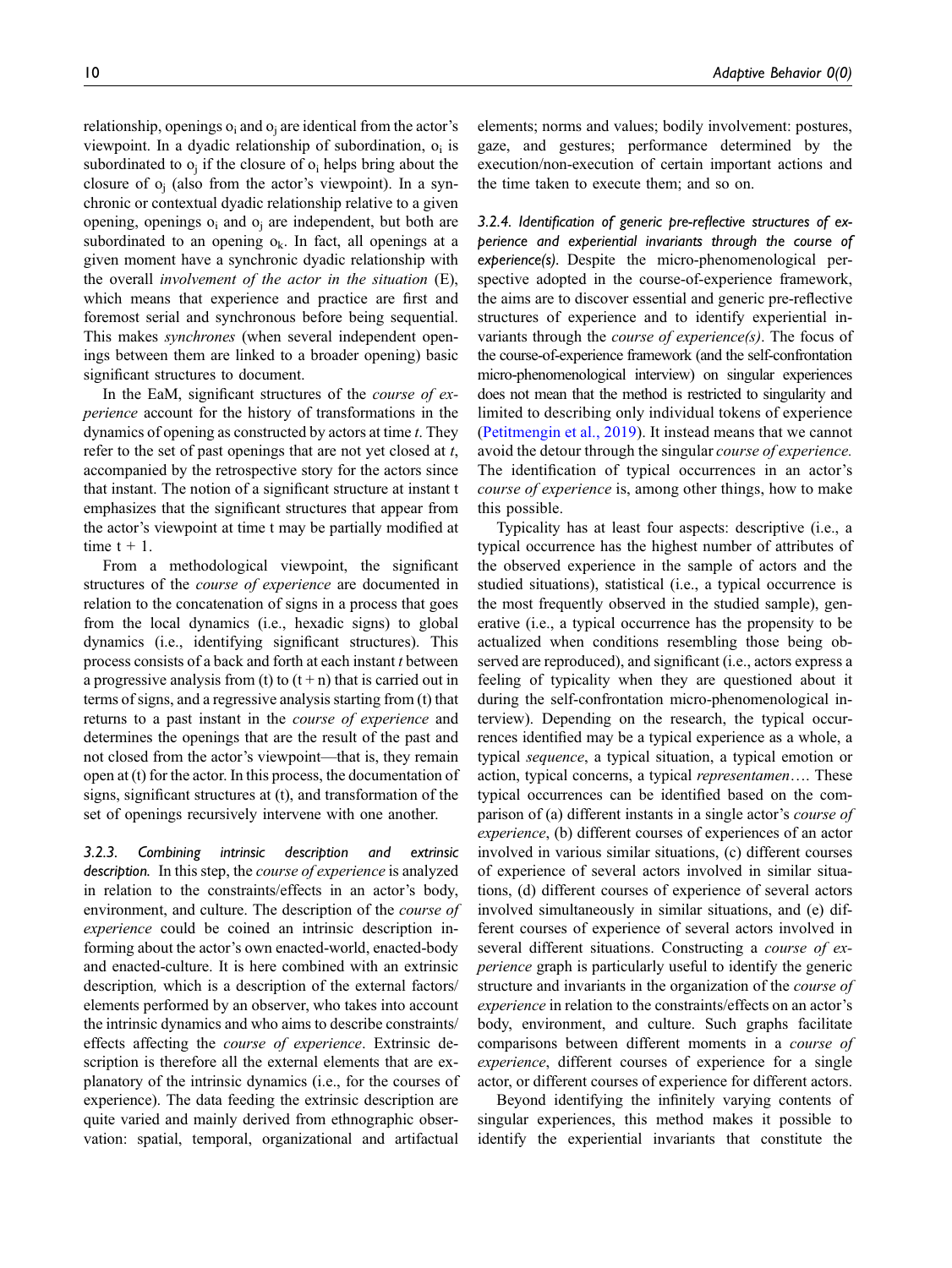structure of the practice and the cognitive processes under study. The notion of typicality is an interesting way of generalizing because (a) it introduces a homology between the knowledge construction modes of actors engaged in usual activities (or under study) and the knowledge construction modes of actors engaged in research activities, and (b) it emphasizes the role of abduction as an early stage of scientific inquiry and its link with induction (Anderson, 1986).

## 4. Implications for cognitive science

This concluding section underlines: (a) how the course-ofexperience framework contributes to cognitive science, (b) what its implications are for this research area, (c) how and why the insights of phenomenology and Peirce's semeiotic should be associated in cognitive science, and (d) what the possible directions for further research might be.

It should first be emphasized that the studies conducted within the course-of-experience framework have produced empirical results on cognition-in-the-world and in-practice and through practice: everyday and workplace cognition, social and team cognition, and large temporal spans of cognition. They have also shed new light on learning, knowledge construction and abductive reasoning, creative cognition, metaphors and mimesis, appropriation, relationships between emotion and cognition, and shared understanding and intersubjectivity. Course-of-experience studies have confirmed the rich cultural-cognitive ecosystems within which human cognition is embedded and have highlighted the role of the body, tools, and cultural practices in cognition. This last point is crucial for cognitive science, which is strongly encouraged to situate embodied interaction (or brain-body-world) in the social and material world (Hutchins, 2008, 2010, 2011). One of the biggest challenges of the coming decades will undoubtedly be working out the implications of the observation that, for humans, the world (in the brain-body-world formulation) consists of "being" in a culturally constructed social and material world. Studies conducted within the course-of-experience framework have produced empirical results that confirm the hypothesis of the extended phenomenological-cognitive system proposed by Silberstein and Chemero (2012). These authors considered "phenomenology and cognition as inseparable and complementary aspects of coupled brain-body-environment systems (…) experience is cognition and cognition is experiential" (p. 6). Finally, the course-of-experience framework makes it possible to study the extended phenomenologicalcognitive-cultural system in which human cognition is embedded.

Practically, and as an illustration, some empirical studies conducted within the course-of-experience framework have contributed to empirical advances on the issues of affordances (which can be considered as attributes of the brainbody-environment system) and have confirmed that the arrangement of an individual's field of affordances (Rietveld, 2008) is dependent on the current concerns and abilities of that organism and the current situation (e.g., Seifert et al., 2014). As pointed out by Bruineberg and Rietveld (2014), the affordances that stand out as relevant for a particular individual in a particular situation change when either the landscape of affordances changes (i.e., when the sociomaterial environment changes or when the affordances available in an ecological niche—related to the whole spectrum of abilities available in our cultural practices—change), or the concerns change—or more precisely, the individual's structure of preparation (E-A-S) changes (see also Rietveld, 2008).

In contemporary cognitive science, it is becoming increasingly clear that a "disciplined" description of experience, inspired by phenomenology and semiotics, is required, and the course-of-experience framework and methods could be useful. First, we assume here that this framework might produce front-loading phenomenological insights useful for the design of experimentation in cognitive science (Gallagher & Sørensen, 2006). This was the case in sports science, where several researchers built a phenomenologically—and more specifically, a course of experience-informed—experimental design (e.g., Bourbousson et al., 2014; Bourbousson et al., 2015; Seifert et al., 2015; Seifert, Cordier, et al., 2017). These studies did not necessarily involve phenomenological methods during the experiments themselves.

Second, we assume here that the course-of-experience framework can contribute to the refinement of neurophenomenology as an approach for studying human experience (or first-person experience). This assumption is based on the critical evaluation of the neurophenomenological methods proposed by Bockelman et al. (2013). The scientific research program, called neurophenomenology (Lutz, 2002; Lutz & Thompson, 2003; Varela, 1996; Varela & Shear, 1999) aims to pragmatically investigate the relationships between subjective experience and objective neurophysiological data by intertwining what has been called first- and third-person methods. This perspective holds great promise and opens onto both a naturalized phenomenology (Overgaard, 2004; Petitot et al., 1999), by taking into account biophysical embodiment, and a phenomenologized neuroscience, by introducing phenomenological methods into experimental design (Gallagher & Sørensen, 2006). Early neurophenomenological works (what we can call neurophenomenology I) used phenomenologically trained experimental subjects to report on their experiences. Notably, this method has been productively incorporated into the protocol of experiments on perception (e.g., Lutz et al., 2002) and epilepsy (e.g., Le Van Quyen et al., 2001), providing results that are not captured by typical cognitive science approaches. Bockelman et al. (2013) made several methodological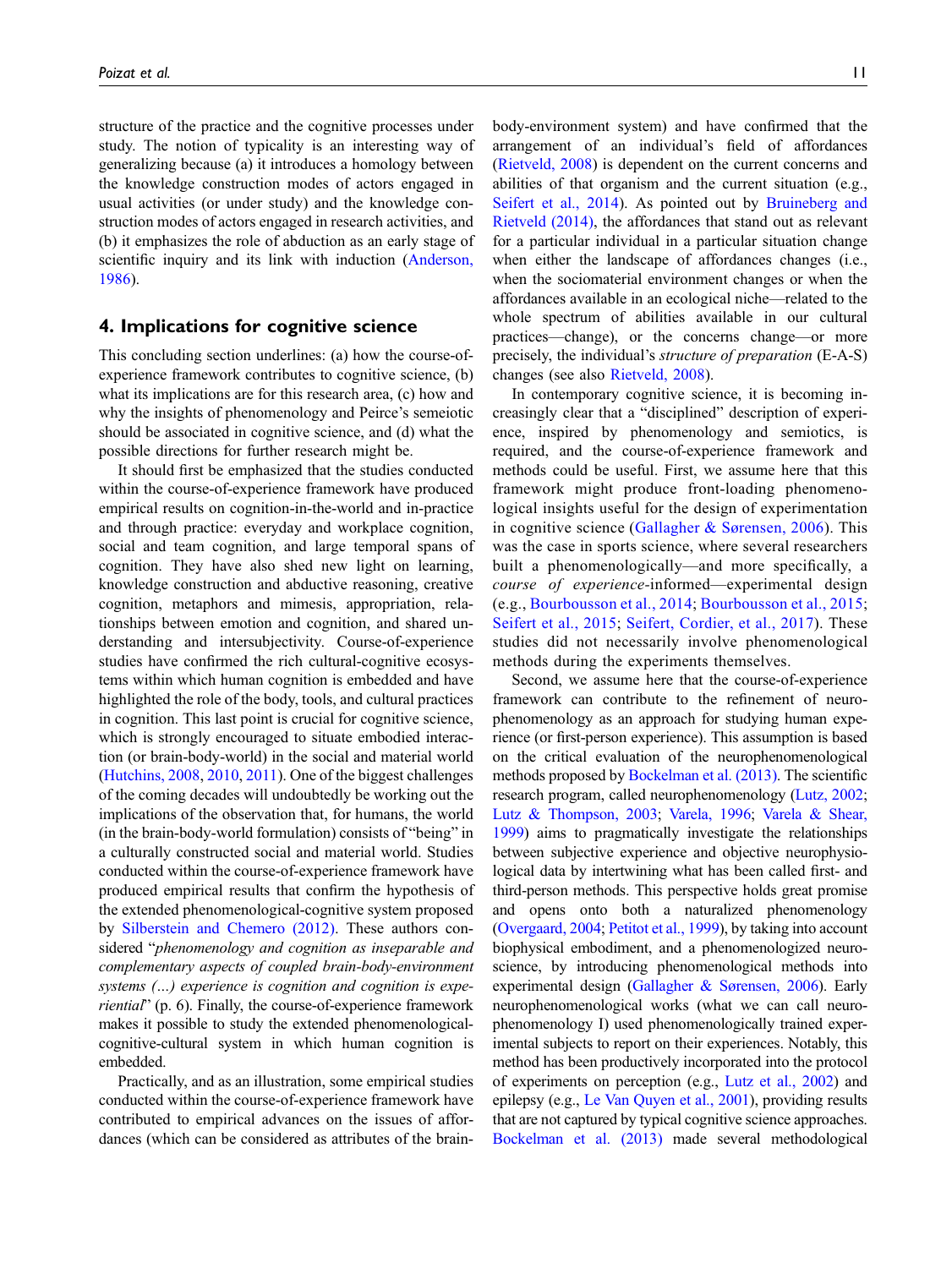recommendations to improve the reliability and productivity in handling phenomenological data. They particularly recommended that a new generation of neurophenomenology studies (what we can call neurophenomenology II) be developed based on phenomenological interviews and not on trained experimental subjects. They argued that these studies need to place the impetus for training on the interviewer, not the participant, so that the interviewer can act to support the participant in precise experiential reporting. They cited as an example the works of Petitmengin and Le Van Quyen (Le Van Quyen & Petitmengin, 2002; Petitmengin et al., 2007), who used the explicitation interview method (see Froese et al., 2011; Petitmengin, 2006; Petitmengin & Bitbol, 2009) in an investigation of epilepsy and seizure anticipation.

With regard to this specific point, the self-confrontation method—developed within the course-of-experience framework—is a micro-phenomenological interview method that may be particularly useful for cognitive science. This method is designed to stimulate the reenactment and re-experience of a past dynamic situation, and it encourages the expression of the pre-reflective self-consciousness that accompanied the practice in the situation. Yet, the course-of-experience framework also proposes a rigorous and empirically fruitful use of Peirce's semeiotic, which can then contribute to the theoretical core of cognitive science and have heuristic value for it, especially neurophenomenology. An acknowledged methodological challenge for neurophenomenology is to find a level of observation at which convergence is possible. This will require the development of methods for the collection of descriptions of neural and experiential dynamics at a fine level of granularity, which seems to be the right level to search for correlations (Petitmengin & Lachaux, 2013). The analytical hypothesis proposed by the course-of-experience framework allows for a very finegrained description of experiential microdynamics and opens to a joint analysis of experiential and neuronal microdynamics. Obviously, the assumption here is that the sign may well be a pivotal notion in phenomenology and cognitive science (Theureau, 2015b). On this point, the course-of-experience framework underlines once again Peirce's relevance for cognitive science (Caravà, 2019; Skagestad, 2004; Steiner, 2013; Tiercelin, 1995). Peirce's pragmatism and semeiotic (revisited as in the course-of-experience framework) not only offers interesting insights on philosophical topics and contemporary research programs in cognitive science (Paolucci, 2011, 2021)<sup>5</sup>, but it also lays the foundations for a generic model for the description of experiential microdynamics. This implies going beyond the speculative and non-empirical nature of his semeiotic, as well as modifications and add-ons to Peircean categories and the notion of sign.

Many studies conducted within the course-of-experience framework have demonstrated a joint-analysis of the course of experience and third-person data (Gal-Petitfaux et al., 2013; Hauw et al., 2017; R'Kiouak et al., 2016; Seifert, Lardy, et al., 2017; Sève et al., 2013), but thus far have not included neuronal data. Yet, like other researchers, we assume that this combination of data would provide greater insight into cognitive and social phenomena (e.g., the role of tools and body in cognition, appropriation phenomena, intersubjectivity and shared understanding…) while preferring to keep the focus on external description (i.e., the observer's description of external factors/elements that does not take into account the intrinsic dynamics in comparison to extrinsic description) rather than third-person data. The very existence of a third-person approach is ontologically questionable. Despite this, however, we are convinced of the advantages of completing intrinsic and extrinsic descriptions by an external description, which can sometimes be conducted using methods of collecting and processing data developed in other theoretical approaches. Of course, all this requires even greater precision and explicitness about the mutual constraints—that is, about the reciprocal influence and determination between levels of description. Theureau (2006) recently added new theoretical objects to the course-of-experience framework, including the course of in-formation. This proposal originated from the observation that, although the course of experience (as a theoretical object) makes it possible to apprehend "the level which is meaningful for the actor," it leaves other levels aside, which, although they may not be shown, told or commented on, nevertheless play a part in the actor's practice. The course of in-formation as a theoretical object is an ideal to strive for in documenting the entire dynamics of structural coupling or the whole set of in-formative interactions between an actor and the environment. It includes both in-formative interactions that give rise to pre-reflective self-consciousness and those that do not (to be documented by methods other than the direct or indirect documentation of pre-reflective self-consciousness). It is through this theoretical object that it becomes possible to go beyond the limits of describing the actor's course of experience, as it offers a way to jointly analyze the course of experience and the external data on an actor's body, environment, and culture that did not give rise to pre-reflective selfconsciousness. However, describing the course of information is considered suitable only if primacy is given to the course of experience. The course of in-formation, as a theoretical object, may be relevant to cognitive science as it gives a description of the whole brain-body-world system, as well as to the conceivable extended phenomenological-cognitive-cultural system.

We would like to conclude here by emphasizing that the relevance of Peirce's semeiotic for empirical research in cognitive science, particularly in association with enactive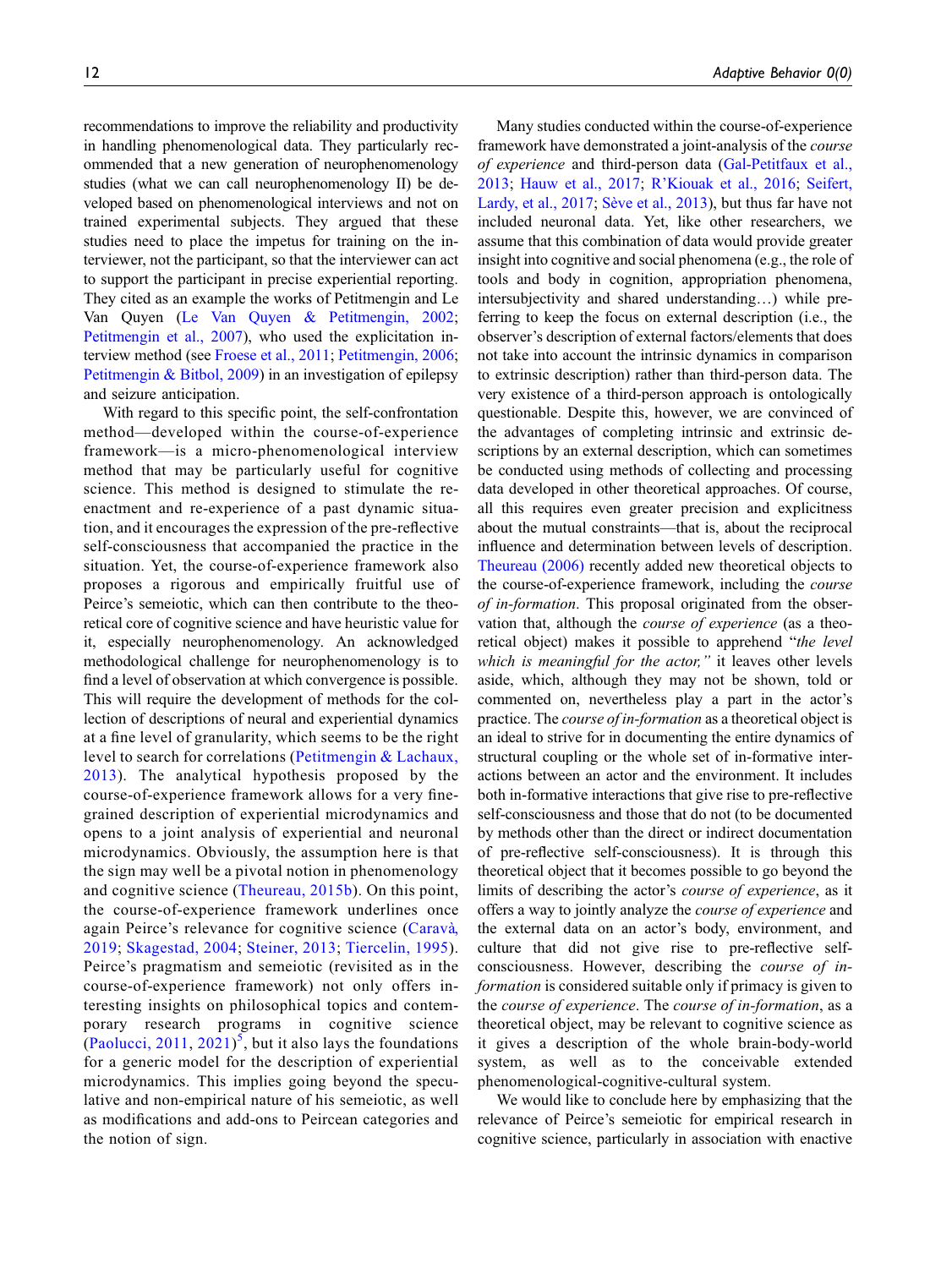assumptions, has also been demonstrated by research programs other than the course-of-experience framework. As an illustration, in cognitive archeology, Iliopoulos (2019, 2016) also developed a pragmatic and enactive theory of cognitive semiotics by assuming the complementarity of Malafouris's enactivist approach to archeology, which calls for a radical reconceptualization of mind and material culture (Malafouris, 2007, 2013, 2018), and Peirce's theory. This cognitive semiotic framework is seen as a pragmatic extension of material engagement theory that is suitably geared toward tracing the nature, emergence, and evolution of material signs. A systematic comparison of these two research programs and their complementarity would be particularly useful. A synergy between the semiotic framework developed within the course-of-experience framework and the semiotic framework proposed by Iliopoulos (2019, 2016) would make it possible to go beyond the human, to assume the plurality of beings (and modes of existence), to study the construction of meaning by interfacing human and non-human, and thus to empirically and better inform on the role of cultural practices and the material world in cognition (as outlined above).

In a broader context, the focus on practice adopted here for studying cognition-in-the-world (a) rejects the division of scientific work between the natural and cultural sciences, (b) defends new alliances between the cognitive and social sciences (through a renewed practice theory) far from the pitfalls and excessive reductionism of a certain form of social naturalism, (c) assumes that cognitive processes "spread beyond boundaries of skin and skull" (Michaelian & Sutton, 2013, p. 2), (d) shifts attention from local examples of extended mind to cultural-cognitive ecosystems (Hutchins, 2011), (e) takes the cultural constitution of cognition seriously (Bender  $\&$  Beller, 2011), and (f) tries to extend, revive, and go beyond cognitive anthropology in the direction of an enactive anthropology (Beller et al., 2012; Bender et al., 2010).

### Declaration of conflicting interests

The author(s) declared no potential conflicts of interest with respect to the research, authorship, and/or publication of this article.

#### Funding

The author(s) received no financial support for the research, authorship, and/or publication of this article.

### ORCID iDs

Germain Poizat **I** <https://orcid.org/0000-0002-6560-3342> Simon Flandin **b** <https://orcid.org/0000-0002-6332-1499>

#### Notes

- 1. According to Kuhn (1962), paradigms are universally recognized scientific achievements that, for a time, provide model problems and solutions for a community of researchers (to a large extent incommensurable with research developed under a different paradigm). A proposal can constitute a paradigm under two conditions: (a) be non-trivial and provide solutions to important problems that the previous science was unable to overcome and (b) be sufficiently open to allow researchers to deal with a large number of issues.
- 2. According to Varela (1979), the notion of information itself needed to be reinterpreted as being co-dependent and constructive: "informational events have no substantial or outthere quality; we are talking literally about in-formare: that which is formed within. In-formation appears nowhere except in the relative interlock between the describer, the unit and its interactions" (Varela, 1979, p. xv). Information is neither a given external object gathered or collected by the actor nor an offer from the environment, but is instead elaborated, constructed, and produced in and by the actor-environment coupling.
- 3. These components will be specified below in relation to the course of experience.
- 4. The initials proposed here correspond to the original words in French.
- 5. Radical embodied cognitive science is sometimes considered a direct descendant of the American pragmatism of James and Dewey (e.g., Chemero, 2009): it is certainly possible to add Peirce to the picture (e.g., Theureau, 2015b).

#### **References**

- Aizawa, K. (2014). The enactivist revolution. AVANT- Trends in Interdisciplinary Studies, V(2), 19–42. [https://doi.org/10.](https://doi.org/10.26913/50202014.0109.0002) [26913/50202014.0109.0002](https://doi.org/10.26913/50202014.0109.0002).
- Anderson, D. (1986). The evolution of Peirce's concept of abduction. Transactions of the Charles S. Peirce Society, 22(2), 145–164.
- Baerveldt, C., & Verheggen, T. (1999). Enactivism and the experiential reality of culture: Rethinking the epistemological basis of cultural psychology. Culture & Psychology, 5(2), 183–206. [https://doi.org/10.1177/1354067X9952006.](https://doi.org/10.1177/1354067X9952006)
- Baerveldt, C., Verheggen, T., & Voestermans, P. (2001). Human experience and the enigma of culture: Toward an enactive account of cultural practice. In J. Morss, N. Stepenson, & H. van Rappard (Eds.), Theoretical issues in psychology (pp. 49–57). Kluwer. [https://doi.org/10.1007/978-1-4757-](https://doi.org/10.1007/978-1-4757-6817-6_5) [6817-6\\_5.](https://doi.org/10.1007/978-1-4757-6817-6_5)
- Beller, S., Bender, A., & Medin, D. L. (2012). Should anthropology be part of cognitive science? Topics in Cognitive science, 4(3), 342–353. [https://doi.org/10.1111/j.1756-8765.](https://doi.org/10.1111/j.1756-8765.2012.01196.x) [2012.01196.x](https://doi.org/10.1111/j.1756-8765.2012.01196.x).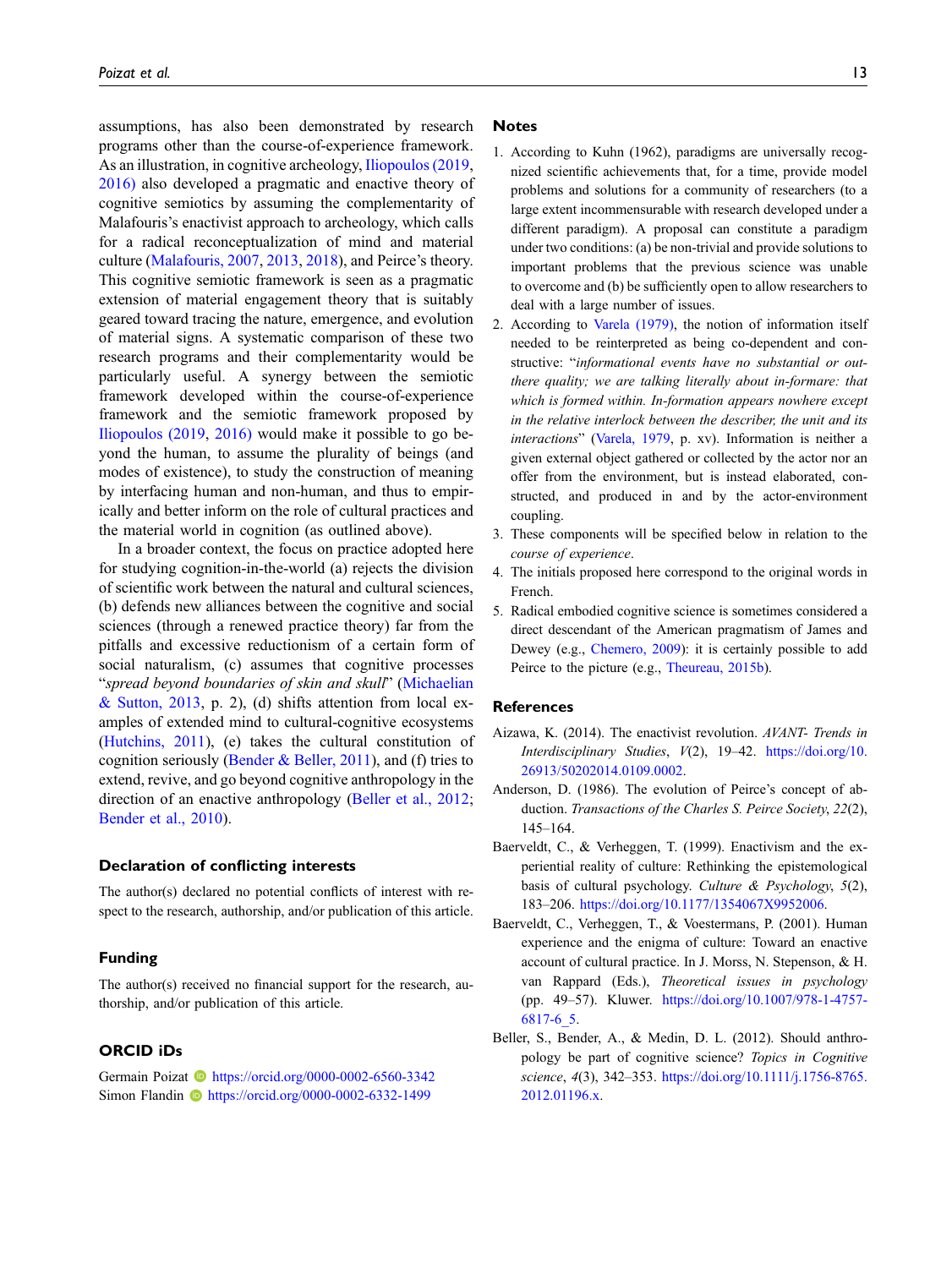- Bender, A., & Beller, S. (2011). The cultural constitution of cognition: Taking the anthropological perspective. Frontiers in Cognitive Science, 2, Article No. 67. [https://doi.org/10.](https://doi.org/10.3389/fpsyg.2011.00067) [3389/fpsyg.2011.00067.](https://doi.org/10.3389/fpsyg.2011.00067)
- Bender, A., Hutchins, E., & Medin, D. (2010). Anthropology in cognitive science. Topics in Cognitive Science, 2(3), 374–385. [https://doi.org/10.1111/j.1756-8765.2010.01082.x.](https://doi.org/10.1111/j.1756-8765.2010.01082.x)
- Bockelman, P., Reinerman-Jones, L., & Gallagher, S. (2013). Methodological lessons in neurophenomenology: Review of a baseline study and recommendations for research approaches. Frontiers in Human Neuroscience, 7, Article No. 608. [https://doi.org/10.3389/fnhum.2013.00608.](https://doi.org/10.3389/fnhum.2013.00608)
- Bourbousson, J., Deschamps, T., & Travassos, B. (2014). From players to teams: toward a multi-level approach of game constraints in team sports. International Journal of Sports Science & Coaching, 9(6), 1393–1406. [https://doi.org/10.](https://doi.org/10.1260/1747-9541.9.6.1393) [1260/1747-9541.9.6.1393.](https://doi.org/10.1260/1747-9541.9.6.1393)
- Bourbousson, J., R'Kiouak, M., & Eccles, D. W. (2015). The dynamics of team coordination: A social network analysis as a window to shared awareness. European Journal of Work and Organizational Psychology, 24(5), 742–760. [https://doi.](https://doi.org/10.1080/1359432X.2014.1001977) [org/10.1080/1359432X.2014.1001977.](https://doi.org/10.1080/1359432X.2014.1001977)
- Bruineberg, J, & Rietveld, E (2014). Self-organization, free energy minimization, and optimal grip on a field of affordances. Frontiers in Human Neuroscience, 8(3), 599. [https://doi.org/](https://doi.org/10.3389/fnhum.2014.00599) [10.3389/fnhum.2014.00599.](https://doi.org/10.3389/fnhum.2014.00599)
- Carava, M. (2019). Une rencontre entre la philosophie et la ` sémiotique de Peirce, l'Énactivisme et l''Esprit Étendu' : Perspectives sur un débat contemporain. Revue ¿ Interrogations ?, 27. Retrieved from [http://www.revue-interrogations.](http://www.revue-interrogations.org/Une-rencontre-entre-la-philosophie) [org/Une-rencontre-entre-la-philosophie](http://www.revue-interrogations.org/Une-rencontre-entre-la-philosophie).
- Chemero, A. (2009). Radical embodied cognitive science. MIT Press.
- De Jaegher, H., & Di Paolo, E. (2007). Participatory sense-making: An enactive approach to social cognition. Phenomenology and the Cognitive Sciences, 6(4), 485–507. [https://doi.org/10.](https://doi.org/10.1007/s11097-007-9076-9) [1007/s11097-007-9076-9.](https://doi.org/10.1007/s11097-007-9076-9)
- Depraz, N., Varela, F., & Vermersch, P. (Eds.). (2003). On becoming aware: A pragmatics of experiencing. John Benjamins.
- Di Paolo, E., Rohde, M., & De Jaegher, H. (2010). Horizons for the enactive mind: Values, social interaction, and play. In J. Stewart, O. Gapenne, & E. Di Paolo (Eds.), Enaction: Toward a new paradigm for cognitive science (pp. 33–87). MIT Press. [https://doi.org/10.7551/mitpress/9780262014601.003.0003.](https://doi.org/10.7551/mitpress/9780262014601.003.0003)
- Di Paolo, E., & Thompson, E. (2014). The enactive approach. In L. Shapiro (Ed.), The Routledge handbook of embodied cognition (pp. 68–78). Routledge.
- Donin, N., & Theureau, J. (2007). Theoretical and methodological issues related to long term creative cognition: The case of music composition. Cognition, Technology & Work, 9(4), 233–251. <https://doi.org/10.1007/s10111-007-0082-z>.
- Fichte, J. (1970). The science of knowledge (P. Heath & J. Lachs, Trans.). Meredith Corporation.
- Froese, T., & Di Paolo, E. A. (2011). The enactive approach: Theoretical sketches from cell to society. Pragmatics & Cognition, 19(1), 1–36. <https://doi.org/10.1075/pc.19.1.01fro>.
- Froese, T., Gould, C., & Barrett, A. (2011). Re-viewing from within: A commentary on first- and second-person methods in the science of consciousness. Constructivist Foundations, 6(2), 254–269. <http://sro.sussex.ac.uk/id/eprint/60154>.
- Gal-Petitfaux, N., Ade, D., Poizat, G., & Seifert, L. (2013). ´ L'intégration de données biomécaniques et d'expérience pour comprendre l'activité de nageurs élites et concevoir un dispositif d'évaluation. Le Travail Humain, 76(3), 257-282. [https://doi.org/10.3917/th.763.0257.](https://doi.org/10.3917/th.763.0257)
- Gallagher, S. (2017). Enactivist interventions: Rethinking the mind. Oxford University Press.
- Gallagher, S., & Sørensen, J. B. (2006). Experimenting with phenomenology. Consciousness and Cognition, 15(1), 119–134. [https://doi.org/10.1016/j.concog.2005.03.002.](https://doi.org/10.1016/j.concog.2005.03.002)
- Gallagher, S., & Zahavi, D. (Eds). (2008). The phenomenological mind: An introduction to philosophy of mind and cognitive science. Routledge.
- Giddens, A. (1984). The constitution of society: Outline of the theory of structuration. University of California Press.
- Hauw, D., Rochat, N., Gesbert, V., Astolfi, T., Philippe, R. A., & Mariani, B. (2017). Putting together first-and third-person approaches for sport activity analysis: The case of ultra-trail runners' performance analysis. In P. Salmon & A- C Macquet (Eds.), Advances in human factors in sports and outdoor recreation (pp. 49–58). Springer. [https://doi.org/10.1007/](https://doi.org/10.1007/978-3-319-41953-4_5) [978-3-319-41953-4\\_5.](https://doi.org/10.1007/978-3-319-41953-4_5)
- Horcik, Z., Savoldelli, G., Poizat, G., & Durand, M. (2014). A phenomenological approach to novice nurse anesthetists' experience during simulation-based training sessions. Simulation in Healthcare, 9(2), 94–101. [https://doi.org/10.1097/](https://doi.org/10.1097/SIH.0000000000000021) SIH.00000000000000021.
- Houser, N., & Kloesel, C. (Eds.). (1992). The essentiel Peirce: Selected philosophical writing (1867-1893). (Vol. 1). Indiana University Press.
- Hutchins, E. (1995). Cognition in the wild. MIT Press.
- Hutchins, E (2008). The role of cultural practices in the emergence of modern human intelligence. Philosophical Transactions of the Royal Society B, 363(1499), 2011–2019. [https://doi.org/](https://doi.org/10.1098/rstb.2008.0003) [10.1098/rstb.2008.0003](https://doi.org/10.1098/rstb.2008.0003).
- Hutchins, E. (2010). Imagining the cognitive life of things. In L. Malafouris & C. Renfrew (Eds.), The cognitive life of things: Recasting the boundaries of the mind (pp. 91–101). McDonald Institute for Archaeological Research.
- Hutchins, E. (2011). Enculturating the supersized mind. Philosophical Studies, 152(3), 437–446. [https://doi.org/10.1007/](https://doi.org/10.1007/s11098-010-9599-8) [s11098-010-9599-8.](https://doi.org/10.1007/s11098-010-9599-8)
- Iliopoulos, A. (2016). The material dimensions of signification: Rethinking the nature and emergence of semiosis in the debate on human origins. Quaternary International, 405(Part A), 111–124. [https://doi.org/10.1016/j.quaint.2015.08.033.](https://doi.org/10.1016/j.quaint.2015.08.033)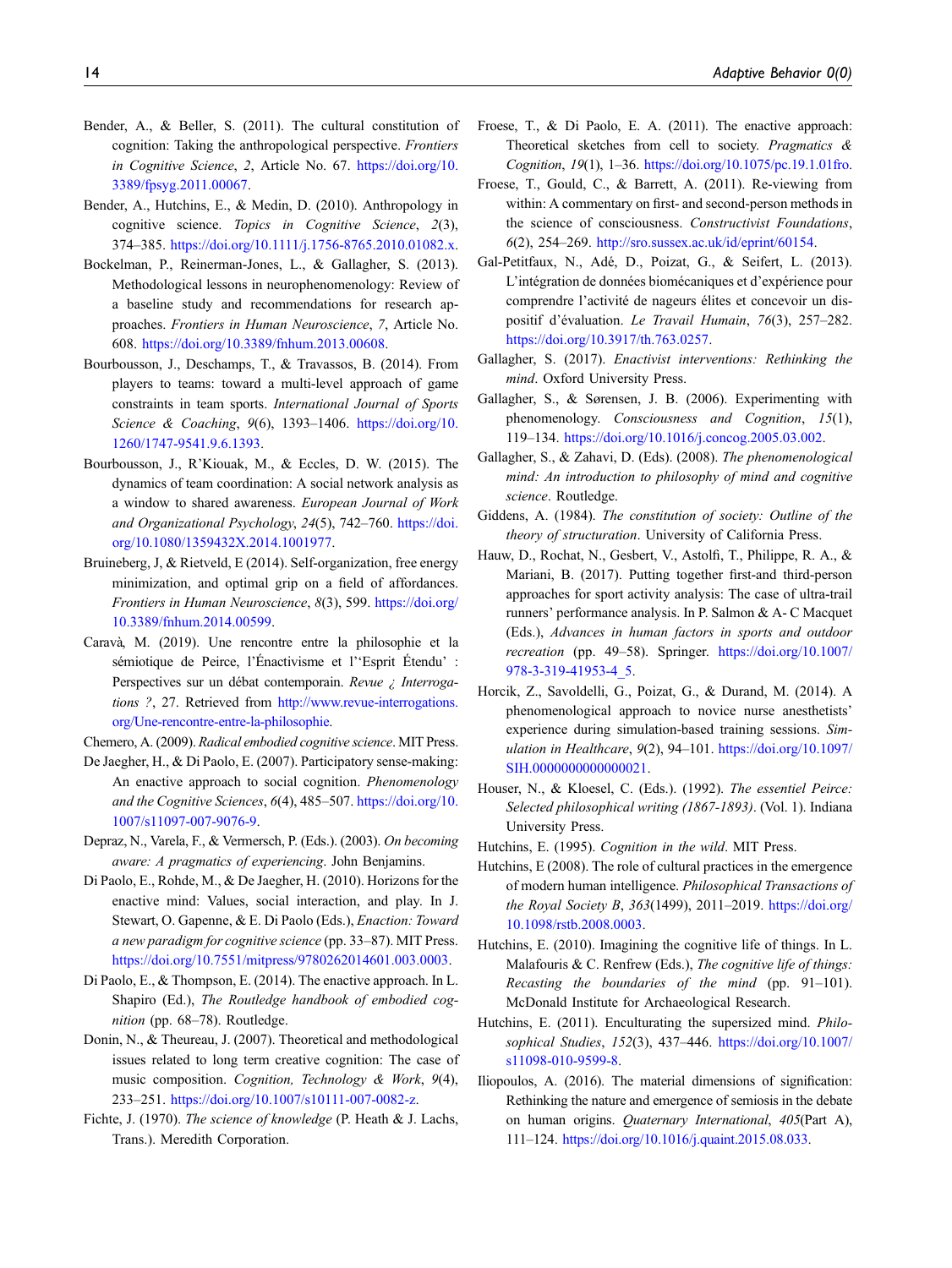- Iliopoulos, A. (2019). Material engagement theory and its philosophical ties to pragmatism. Phenomenology and the Cognitive Sciences, 18(1), 39–63. [https://doi.org/10.1007/](https://doi.org/10.1007/s11097-018-9596-5) [s11097-018-9596-5.](https://doi.org/10.1007/s11097-018-9596-5)
- Le Van Quyen, M., Martinerie, J., Navarro, V., Baulac And, M., & Varela, F. J. (2001). Characterizing neurodynamic changes before seizures. Journal of Clinical Neurophysiology, 18(3), 191–208. <https://doi.org/10.1097/00004691-200105000-00001>.
- Le Van Quyen, M. & Petitmengin, C. (2002). Neuronal dynamics and conscious experience: An example of reciprocal causation before epileptic seizures. Phenomenology and the Cognitive Sciences, 1(2), 169–180. [https://doi.org/10.1023/](https://doi.org/10.1023/A:1020364003336) [A:1020364003336.](https://doi.org/10.1023/A:1020364003336)
- Leblanc, S., Saury, J., Sève, C., Durand, M., & Theureau, J. (2001). An analysis of a user's exploration and learning of a multimedia instruction system. Computer & Education, 36(1), 59–82. [https://doi.org/10.1016/S0360-1315\(00\)00053-1.](https://doi.org/10.1016/S0360-1315(00)00053-1)
- Legrand, D (2007). Pre-reflective self-as-subject from experiential and empirical perspectives. Consciousness and Cognition, 16(3), 583–599. <https://doi.org/10.1016/j.concog.2007.04.002>.
- Lutz, A., (2002). Toward a neurophenomenology as an account of generative passages: A first empirical case study. Phenomenology and the Cognitive Sciences, 1(2), 133-167. [https://](https://doi.org/10.1023/A:1020320221083) [doi.org/10.1023/A:1020320221083](https://doi.org/10.1023/A:1020320221083).
- Lutz, A., Lachaux, J. P., Martinerie, J., & Varela, F. J. (2002). Guiding the study of brain dynamics using first person data: Synchrony patterns correlate with on-going conscious states during a simple visual task. Proceedings of the National Academy of Sciences, 99(3), 1586–1591. [https://doi.org/10.](https://doi.org/10.1073/pnas.032658199) [1073/pnas.032658199.](https://doi.org/10.1073/pnas.032658199)
- Lutz, A., & Thompson, E. (2003). Neurophenomenology: integrating subjective experience and brain dynamics in the neuroscience of consciousness. Journal of Consciousness Studies, 10(9–10), 31–52.
- Malafouris, L. (2007). Before and beyond representation: Toward an enactive conception of the Palaeolithic image. In C. Renfrew & I. Morley (Eds.), Image and imagination: A global history of figurative representation (pp. 289–302). McDonald Institute for Archaeological Research.
- Malafouris, L. (2013). How things shape the mind: A theory of material engagement. MIT Press.
- Malafouris, L. (2018). Bringing things to mind: 4Es and material engagement. In A. Newen, L. de Bruin, & S. Gallagher (Eds.), The oxford handbook of 4E cognition (pp. 755–771). Oxford University Press.
- Maturana, H., & Varela, F. (1980). Autopoiesis and cognition: The realization of the living. D. Reidel.
- Maturana, H., & Varela, F. (1987). The tree of knowledge: The biological roots of human understanding. New Science Library.
- McGann, M., De Jaegher, H., & Di Paolo, E. (2013). Enaction and psychology. Review of General Psychology, 17(2), 203–209. [https://doi.org/10.1037/a0032935.](https://doi.org/10.1037/a0032935)
- McGee, K. (2005). Enactive cognitive science. Part 1: Background and research themes. Constructivist Foundations, 1(Part A), 19–34. <https://doi.org/10.1177/174701610500100406>.
- McGee, K. (2006). Enactive cognitive science. Part 2: Methods, insights, and potential. Constructivist Foundations, 1(2), 73–82.
- Michaelian, K., & Sutton, J. (2013). Distributed cognition and memory research: History and current directions. Review of Philosophy and Psychology, 4(1), 1-24. [https://doi.org/10.](https://doi.org/10.1007/s13164-013-0131-x) [1007/s13164-013-0131-x](https://doi.org/10.1007/s13164-013-0131-x).
- Overgaard, M. (2004). On the naturalising of phenomenology. Phenomenology and the Cognitive Sciences, 3(4), 365–379. <https://doi.org/10.1023/B:PHEN.0000048939.62282.a4>.
- Paolucci, C. (2011). The 'external mind': Semiotics, pragmatism, extended mind and distributed cognition. Versus: Quaderno di Studi Semiotici, 112-113, 69–96.
- Paolucci, C. (2021). Cognitive semiotics: Integrating signs, minds, meaning and cognition. Springer.
- Petitmengin, C., (2006). Describing one's subjective experience in the second person, an interview method for the science of consciousness. Phenomenology and the Cognitive Sciences, 5(3–4), 229–269. <https://doi.org/10.1007/s11097-006-9022-2>.
- Petitmengin, C., & Bitbol, M. (2009). The validity of first-person descriptions as authenticity and coherence. Journal of Consciousness Studies, 16(10–12), 363–404.
- Petitmengin, C., & Lachaux, J. P. (2013). Microcognitive science: Bridging experiential and neuronal microdynamics. Frontiers in Human Neuroscience, 7(4), 617. [https://doi.org/10.3389/](https://doi.org/10.3389/fnhum.2013.00617) [fnhum.2013.00617](https://doi.org/10.3389/fnhum.2013.00617).
- Petitmengin, C., Navarro, V., & Quyen, M. V. (2007). Anticipating seizure: Pre-reflective experience at the center of neurophenomenology. Consciousness and Cognition, 16(3), 746–764. <https://doi.org/10.1016/j.concog.2007.05.006>.
- Petitmengin, C., Remillieux, A., & Valenzuela-Moguillansky, C. (2019). Discovering the structures of lived experience. Phenomenology and the Cognitive Sciences, 18(4), 691–730. <https://doi.org/10.1007/s11097-018-9597-4>.
- Petitot, J., Varela, F., Pachoud, B., & Roy, J.-M. (Eds.). (1999). Naturalizing phenomenology. Stanford University Press.
- R'Kiouak, M., Saury, J., Durand, M., & Bourbousson, J. (2016). Joint action of a pair of rowers in a race: Shared experiences of effectiveness are shaped by interpersonal mechanical states. Frontiers in Psychology, 7, Art. 720. [https://doi.org/10.](https://doi.org/10.3389/fpsyg.2016.00720) [3389/fpsyg.2016.00720](https://doi.org/10.3389/fpsyg.2016.00720).
- Reckwitz, A. (2002). Toward a theory of social practices: A development in culturalist theorizing. European Journal of social Theory, 5(2), 243–263. [https://doi.org/10.1177/136843](https://doi.org/10.1177/13684310222225432) [10222225432.](https://doi.org/10.1177/13684310222225432)
- Rietveld, E. (2008). The skillful body as a concernful system of possible actions: Phenomena and neurodynamics. Theory & Psychology, 18(3), 341–363. [https://doi.org/10.1177/095935](https://doi.org/10.1177/0959354308089789) [4308089789](https://doi.org/10.1177/0959354308089789).
- Rochat, N., Gesbert, V., Seifert, L., & Hauw, D. (2018). Enacting phenomenological gestalts in ultra-trail running: An inductive analysis of trail runners' courses of experience. Frontiers in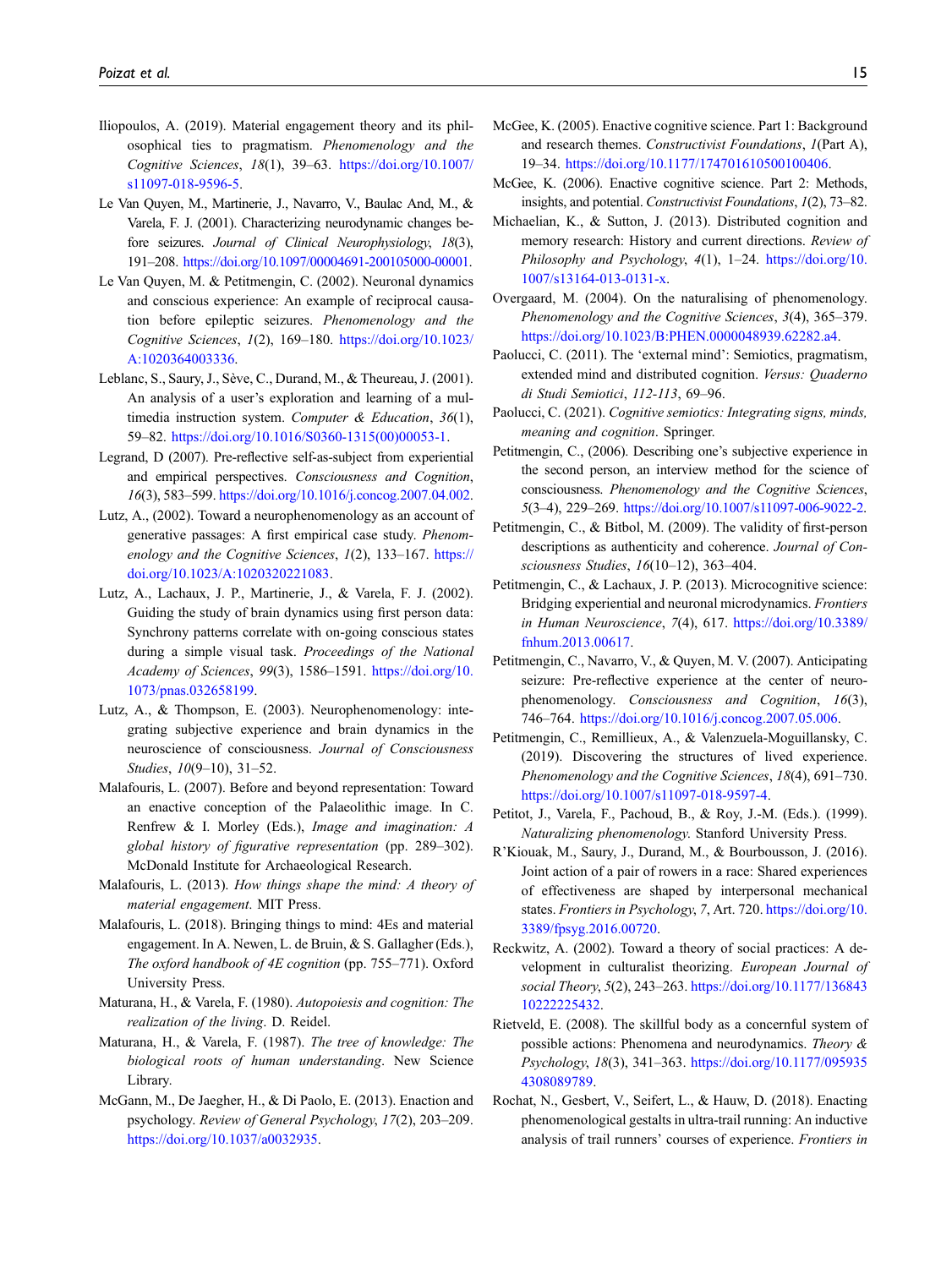Psychology, 9(5), 2038. [https://doi.org/10.3389/fpsyg.2018.](https://doi.org/10.3389/fpsyg.2018.02038) [02038.](https://doi.org/10.3389/fpsyg.2018.02038)

- Rosch, E. (1978). Principles of categorization. In E. Rosch & B. B. Llyod (Eds.), Cognition and categorization (pp. 27–48). Erlbaum.
- Rudrauf, D., Lutz, A., Cosmelli, D., Lachaux, J. P., & Le Van Quyen, M. (2003). From autopoiesis to neurophenomenology: Francisco Varela's exploration of the biophysics of being. Biological Research, 36(1), 27–65. [https://](https://doi.org/10.4067/s0716-97602003000100005) [doi.org/10.4067/s0716-97602003000100005](https://doi.org/10.4067/s0716-97602003000100005).
- Sartre, J.-P. (1943/2003). Being and nothingness: An essay on phenomenological ontology (H. E. Barnes, Trans.). Routledge. (Original work published 1943).
- Scribner, S. (1986). Thinking in action: Some characteristics of practical thought. In R. Sternberg & R. Wagner (Eds.), Practical intelligence: Nature and origins of competence in the everyday world (pp. 13–30). Cambridge University Press.
- Scribner, S. (1997). Mind in action: A functional approach to thinking. In M. Cole, Y. Engeström, & O. Vasquez (Eds.), Mind, culture, and activity: Seminal papers from the laboratory of comparative human cognition (pp. 354–368). Cambridge University Press.
- Seifert, L., Boulanger, J., Orth, D., & Davids, K. (2015). Environmental design shapes perceptual-motor exploration, learning, and transfer in climbing. Frontiers in Psychology, 6 Art. 1819. [https://doi.org/10.3389/fpsyg.2015.01819.](https://doi.org/10.3389/fpsyg.2015.01819)
- Seifert, L., Cordier, R., Orth, D., Courtine, Y., & Croft, J. L. (2017a). Role of route previewing strategies on climbing fluency and exploratory movements. Plos One, 12(4), Article e0176306. <https://doi.org/10.1371/journal.pone.0176306>.
- Seifert, L., Lardy, J., Bourbousson, J., Adé, D., Nordez, A., Thouvarecq, R., & Saury, J. (2017b). Interpersonal coordination and individual organization combined with shared phenomenological experience in rowing performance: Two case studies. Frontiers in Psychology, 8(1), 75. [https://doi.](https://doi.org/10.3389/fpsyg.2017.00075) [org/10.3389/fpsyg.2017.00075.](https://doi.org/10.3389/fpsyg.2017.00075)
- Seifert, L., Wattebled, L., Herault, R., Poizat, G., Adé, D., Gal-Petitfaux, N., & Davids, K. (2014). Neurobiological degeneracy and affordance perception support functional intra-individual variability of inter-limb coordination during ice climbing. Plos One, 9(2), Article e89865. [https://doi.org/10.1371/journal.](https://doi.org/10.1371/journal.pone.0089865) [pone.0089865.](https://doi.org/10.1371/journal.pone.0089865)
- Sève, C, Nordez, A, Poizat, G, & Saury, J (2013). Performance analysis in sport: Contributions from a joint analysis of athletes' experience and biomechanical indicators. Scandinavian Journal of Medicine & Science in Sports, 23(5), 576–584. [https://doi.org/10.1111/j.1600-0838.2011.01421.x.](https://doi.org/10.1111/j.1600-0838.2011.01421.x)
- Sève, C., Saury, J., Theureau, J., & Durand, M. (2002). Activity organisation and knowledge construction during competitive interaction in table tennis. Cognitive Systems Research, 3, 501–522. [https://doi.org/10.1016/S1389-0417\(02\)00054-2](https://doi.org/10.1016/S1389-0417(02)00054-2).
- Silberstein, M., & Chemero, A. (2012). Complexity and extended phenomenological-cognitive systems. Topics in Cognitive

Science, 4(1), 35–50. [https://doi.org/10.1111/j.1756-8765.](https://doi.org/10.1111/j.1756-8765.2011.01168.x) [2011.01168.x.](https://doi.org/10.1111/j.1756-8765.2011.01168.x)

- Simondon, G. (2009). The position of the problem of ontogenesis. PARRHESIA, 7(1–5), 4–16.
- Skagestad, P. (2004). Peirce's semeiotic model of the mind. In C. Misak (Ed.), The Cambridge companion to Peirce (pp. 241–256). Cambridge University Press.
- Steiner, P. (2013). Pragmatisme(s) et sciences cognitives : considérations liminaires. *Intellectica*,  $60(2)$ , 7–47. [https://doi.](https://doi.org/10.3406/intel.2013.1055) [org/10.3406/intel.2013.1055.](https://doi.org/10.3406/intel.2013.1055)
- Stewart, J., Gapenne, O, & Di Paolo, E. (Eds.). (2010). Enaction: Toward a new paradigm for cognitive science. MIT Press.
- The Peirce Edition Project (1982-2010). Writings of Charles Sanders Peirce: A chronological edition (1857-1892) (Vol. 1- 8). Indiana University Press.
- The Peirce Edition Project (1998). The essentiel Pierce: Selected philosophical writing (1893-1913) (Vol. 2). Indiana University Press.
- Theureau, J. (2002). Dynamic, living, social and cultural complex systems: Principles of design-oriented analysis. Revue d'Intelligence Artificielle, 16(4–5), 485–516. [https://doi.org/10.](https://doi.org/10.3166/ria.16.485-516) [3166/ria.16.485-516.](https://doi.org/10.3166/ria.16.485-516)
- Theureau, J. (2003). Course-of-action analysis and course-ofaction centered design. In E. Hollnagel (Ed.), Handbook of cognitive task design (pp. 55–81). Lawrence Erlbaum. [https://](https://doi.org/10.1201/9781410607775.ch4) [doi.org/10.1201/9781410607775.ch4.](https://doi.org/10.1201/9781410607775.ch4)
- Theureau, J. (2004). Le cours d'action. Méthode élémentaire. Octarès.

Theureau, J. (2006). Le cours d'action. Méthode développée. Octarès.

- Theureau, J. (2010). Les entretiens d'autoconfrontation et de remise en situation par les traces matérielles et le programme de recherche « cours d'action ». Revue d'Anthropologie des Connaissances, 4(2), 287–322. <https://doi.org/10.3917/rac.010.0287>.
- Theureau, J. (2015a). Le cours d'action. L'enaction et l'expérience. Octarès.
- Theureau, J. (2015b). Peirce & les sciences cognitives (du point de vue du programme de recherche 'cours d'action'). Intellectica, 58(2), 297–310. <https://doi.org/10.3406/intel.2012.1111>.
- Theureau, J., Filippi, G., Saliou, G., & Vermersch, P. (2001). Development of a methodology for analysing the dynamic collective organisation of the reactor operator's and supervisor's courses of experience while controling a nuclear reactor in accidental situations in full scope simulated control rooms. Proceedings of European Conference on Cognitive Science Approaches to Process Control.
- Theureau, J., Jeffroy, F., & Vermersch, P. (2000). Controling a nuclear reactor in accidental situations with symptom-based computerized procedures: A semiological & phenomenological analysis. Proceedings of Conference on Cognitive Systems Engineering in Process Control.
- Thompson, E., (2011). Précis of mind in life: Biology, phenomenology, and the sciences of Mind. Journal of Consciousness Studies, 18(5–6), 10–22.
- Thompson, E., & Stapleton, M. (2009). Making sense of sensemaking: Reflections on enactive and extended mind theories. Topoi, 28(1), 23–30. <https://doi.org/10.1007/s11245-008-9043-2>.